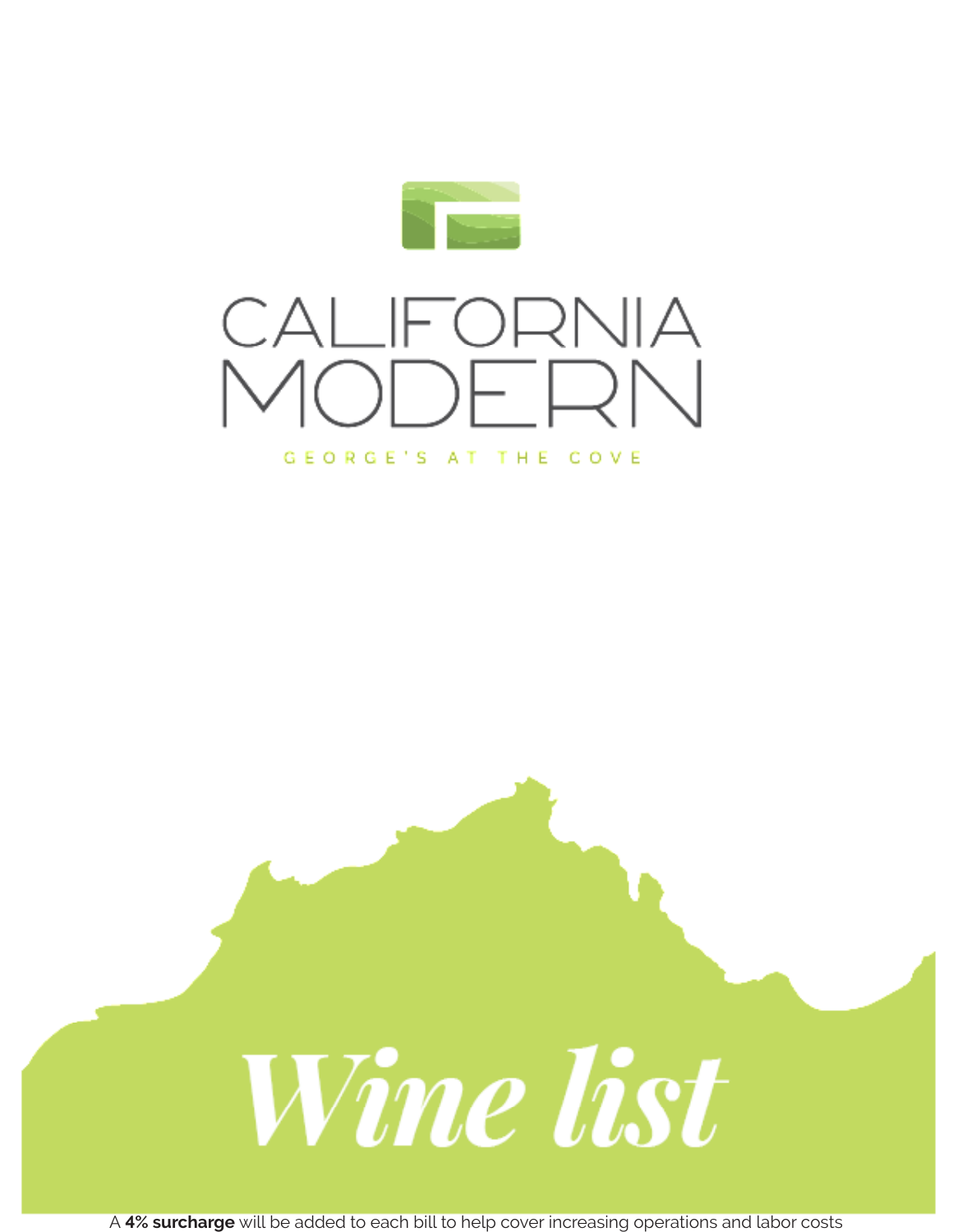12.15.21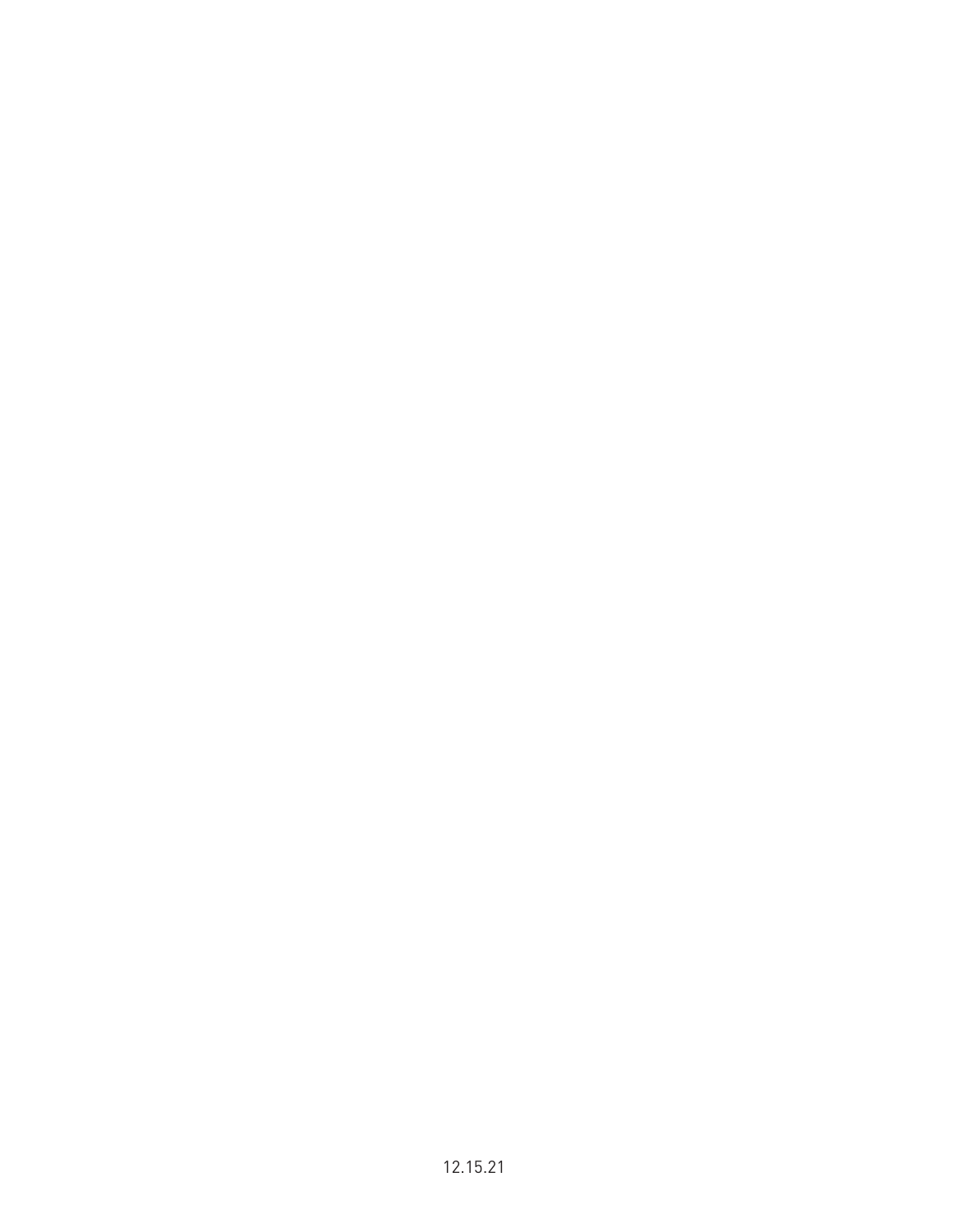# Table of Contents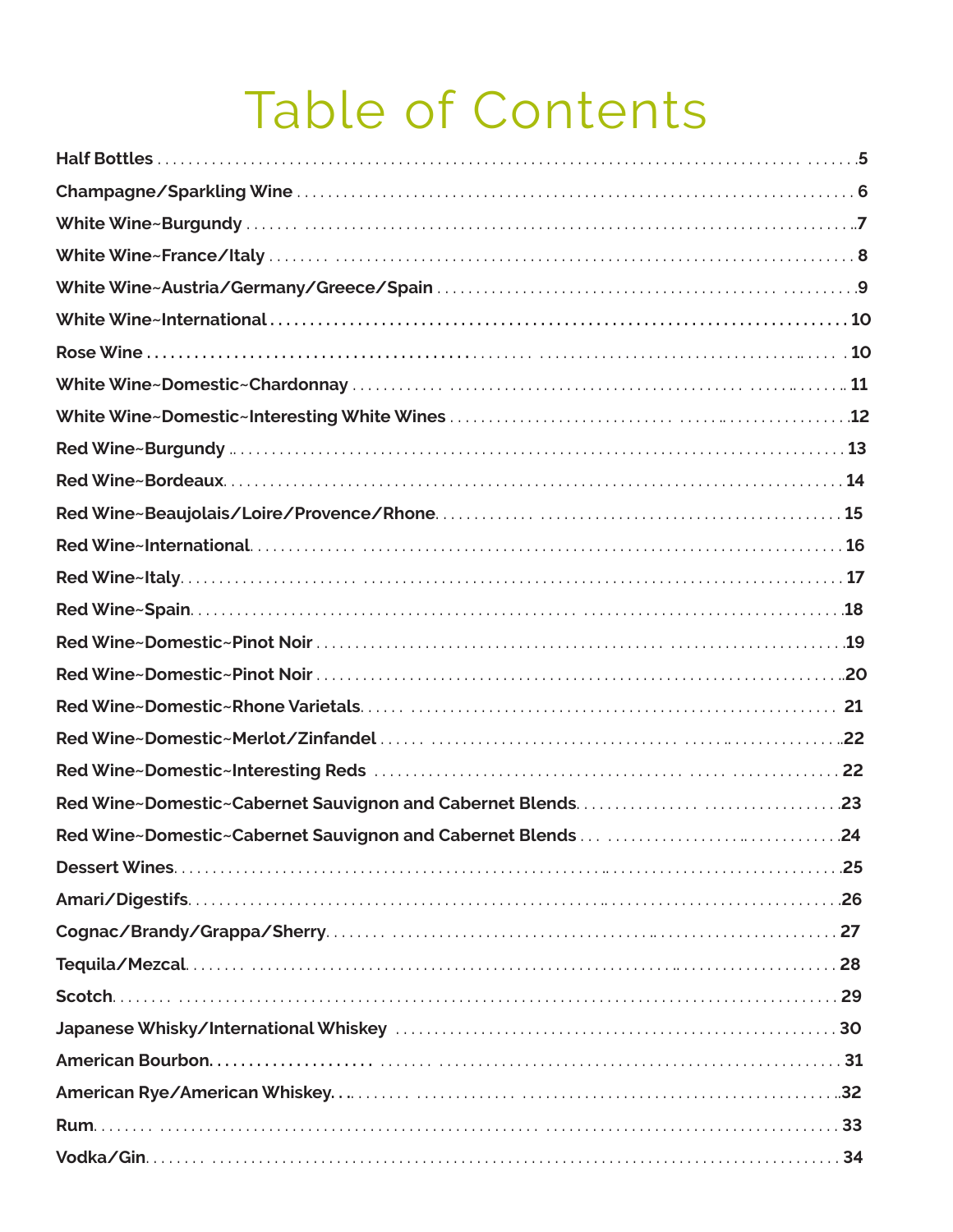## Half Bottles

#### Champagne Half Bottles **Champagne** Pommery, *Brut Royal*, Reims, NV, (b. 1) **60 Champagne** Pol Roger, *Reserve*, Epernay, NV, (b. 2) 105 **Champagne(Rose)** Billecart-Salmon, Brut, Mareuil-Sur-Ay, NV, (b. 3) **105** White Wine Half Bottles **Chardonnay** Flanagan, Russian River Valley, 2015, (b. 5) **60 Reisling** Shafer Frohlich, Auslese, Nahe, 2012 (b. 6) **80 Sauvignon Blanc** Chateau Graville-Lacoste, Graves, Bordeaux, 2020 (b. 7) **42**

### Red Wine Half Bottles

| <b>Barbera</b> La Spinetta, 'Ca' di Pian', Barbera d'Asti, Piedmont, 2013, (b. 20)         | 36  |
|--------------------------------------------------------------------------------------------|-----|
| <b>Cabernet Sauvignon</b> Whitehall Lane, Napa Valley, 2015, (b. 13)                       | 55  |
| <b>Cabernet Sauvignon</b> Cade, <i>Estate</i> , Howell Mountain, Napa Valley, 2012 (b. 12) | 115 |
| Cabernet Sauvignon Opus One, Napa Valley, 2015 (b. 15)                                     | 340 |
| <b>Pinot Noir</b> Bergstrom, 'Cumberland Reserve', Willamette Valley, 2019 (b. 16)         | 55  |
| <b>Pinot Noir</b> Kosta Browne, Russian River Valley, 2014 (b. 17)                         | 100 |
| <b>Pinot Noir</b> Kosta Browne, Sonoma Coast, 2014 (b. 21)                                 | 100 |
| <b>Pinot Noir</b> Melville, <i>Estate</i> , Sta Rita Hills, 2016 (b. 18)                   | 50  |
| <b>Sangiovese</b> Isole e Olena, Chianti Classico, Tuscany, 2015 (b. 14)                   | 40  |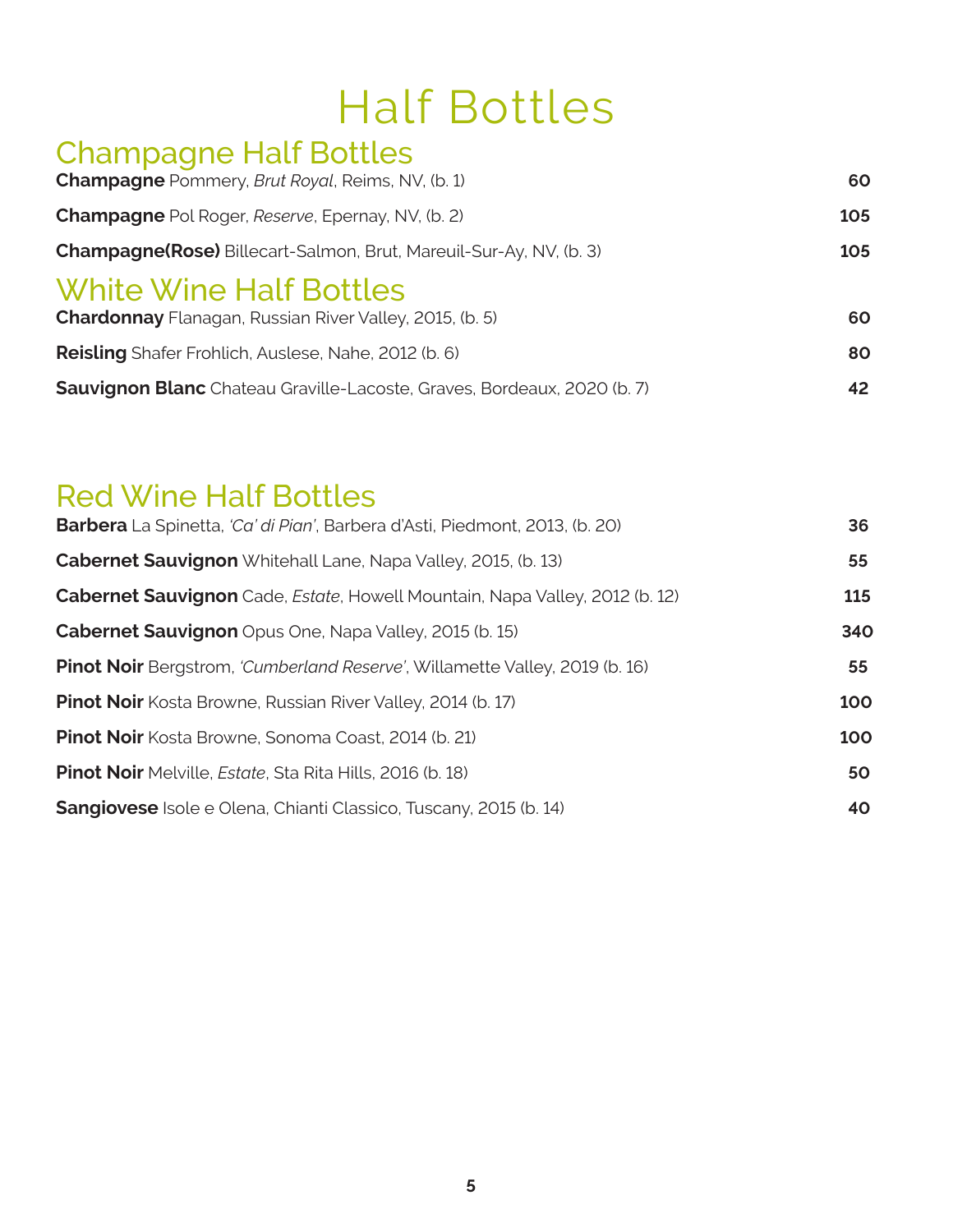# Champagne/Sparkling

## Grower Champagne

| <b>Barnout</b> Grand Cru, Blanc de Noir, Brut, Bouzy, NV, (b. 105)                      | 105 |
|-----------------------------------------------------------------------------------------|-----|
| Gaston Chiquet Grand Cru, Blanc de Blanc, Ay, NV, (b. 106)                              | 200 |
| Geoffroy (Rose) Rose de Saignee, 1er Cru, Brut, Vallee de la Marne, NV, (b. 103)        | 165 |
| JM Seleque Partition 2012, Brut, Pierry, 2012, (b. 107)                                 | 175 |
| Petit le Brun et Fils Grand Cru, Blanc de Blanc, Avize, NV, (b. 108)                    | 115 |
| <b>Tresor de France</b> Grand Cru, Blanc de Blanc, Ay/Cotes de Blancs, NV, (b. 109)     | 90  |
| Vincent Renoir 72 Mois, Grand Cru, Extra Brut, Verzy, NV, (b. 123)                      | 105 |
| Champagne<br>Billecart Salmon Brut, Reserve, Mareuil-sur-Ay, NV, (b. A)                 | 140 |
| Billecart Salmon Brut Rose, Mareuil-sur-Ay, NV, (b. C)                                  | 190 |
| Delamotte Brut, Le Mesnil-Sur-Oger, NV, (b. 110)                                        | 85  |
| J. Lassalle Cachet Or, 1er Cru, Brut, Chigny-Les-Roses, NV, (b. 111)                    | 90  |
| Louis Roederer Premier Brut, Montagne de Reims, NV, (b. 112)                            | 95  |
| Louis Roederer Vintage Brut, Montagne de Reims, 2009, (b. 119)                          | 160 |
| Moet & Chandon Dom Perignon, Brut, Epernay, 2006, (b. WF)                               | 415 |
| Moet & Chandon (Rose) Imperial, Brut, Epernay, NV, (b. 113)                             | 140 |
| Nicolas Feuillatte (Rose) Brut, Epernay, NV, (b. 114)                                   | 100 |
| <b>Nicolas Feuillatte</b> Reserve Exclusive, Brut, Epernay, NV, (b. 115)                | 90  |
| <b>Perrier-Jouet</b> Grand Brut, Cote des Blancs, NV, (b. 116)                          | 110 |
| <b>Sparkling Wine</b><br>Ca'del Bosco Franciacorta, Lombardia, Italy, NV, (b. 101)      | 90  |
| Ca'del Bosco (Rose) Anna Maria Clementi, Franciacorta, Lombardia, Italy, 2008, (b. 104) | 240 |
| <b>Domaine Riefle (Rose)</b> Cremant d'Alsace, France, NV, (b. 122)                     | 55  |
| Jane Ventura D.O., Gran Reserva, Brut Nature, Cava, Baix Penedes, Spain, 2013, (b. 121) | 70  |
| Patton Valley (Rose) Estate, Petillant Naturel, Willamette Valley, 2018, (b. 118)       | 55  |
| Soter (Rose) Estate, Mineral Springs, Willamette Valley, 2012, (b. 120)                 | 130 |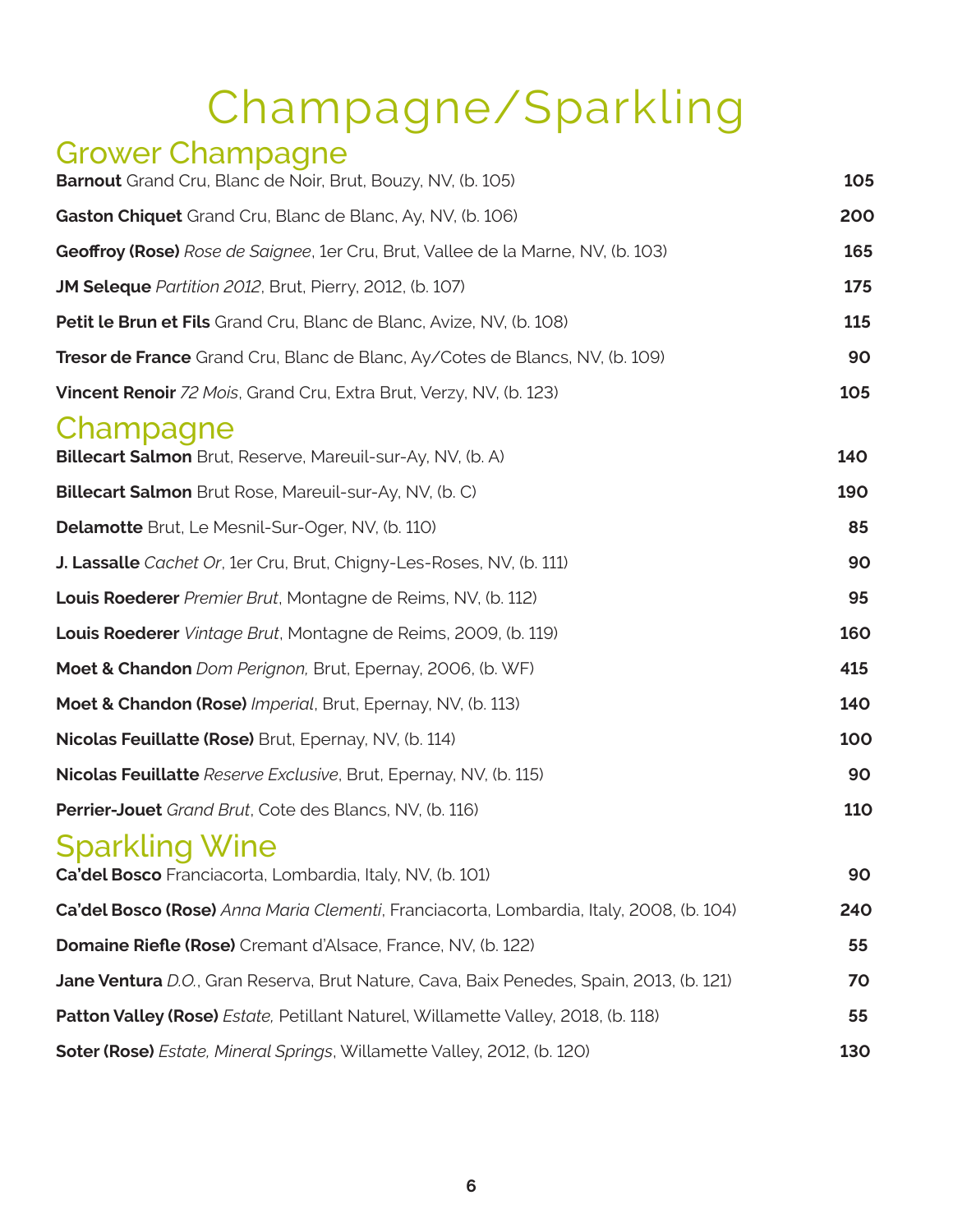# White~Burgundy~Chardonnay

#### Chablis **Garnier & Fils** Vin de Bourgogne, 2018 (b. 125) **65 Francine & Olivier Savary** Chablis "Vielles Vignes", 2019 (b. 215) **70 Francois Raveneau** *Butteaux*, 1er Cru, 2011 (b. 126) **385 Francois Raveneau** *Montee de Tonnerre*, 1er Cru, 2002 (b. 231) **825 Francois Raveneau** *Les Clos*, Grand Cru, 2010 (b. 238) **1475** Cote de Beaune **Domaine Borgeot** *La Comme*, 1er Cru, Santenay, 2017, (b. 208) **125 Joseph Faively** *Morgeot*, 1er Cru, Chassagne-Montrachet, 2015, (b. 127) **250 Domaine Lamy-Pillot** *Morgeot*, 1er Cru, Chassagne-Montrachet, 2015, (b. 128) **205 Dom. Comtesse de Cherisey** *La Genelotte*, Monopole, 1er Cru, Mersault-Blagny, 2014 (b. 130) **165 Philippe Bouzerau** *Poruzots*, 1er Cru, Mersault, 2016 (b. 131) **180 Vincent Girardin** Pernand-Vergelesses, 2014 (b. 132) **60 Domaine Francois Carillon** Puligny-Montrachet, 2017 (b. 133) **165 Sylvain Bzikot** *Les Parrieres*, 1er Cru, Puligny-Montrachet, 2016 (b. 134) **205 Domaine Larue** *Sous Roche Dumay*, 1er Cru, St. Aubin, 2016 (b. 124) **108 Domaine Sylvain Langeureau** *Le Champlot*, 1er Cru, St. Aubin, 2015 (b. 136) **105**

### Cote Chalonnaise

| <b>Domaine de la Folie</b> 'Clos St Jacques', 1er Cru, Monopole, Rully, 2017 (b. 137) | 85  |
|---------------------------------------------------------------------------------------|-----|
| <b>Maconnais</b>                                                                      |     |
| <b>Chateau Fuisse</b> 'Les Combettes', Pouilly-Fuisse, 2016, (b. 138)                 | 130 |
| <b>Domaine Frantz Chagnoleau</b> 'Prelude', Saint Veran, 2017 (b. 201)                | 75. |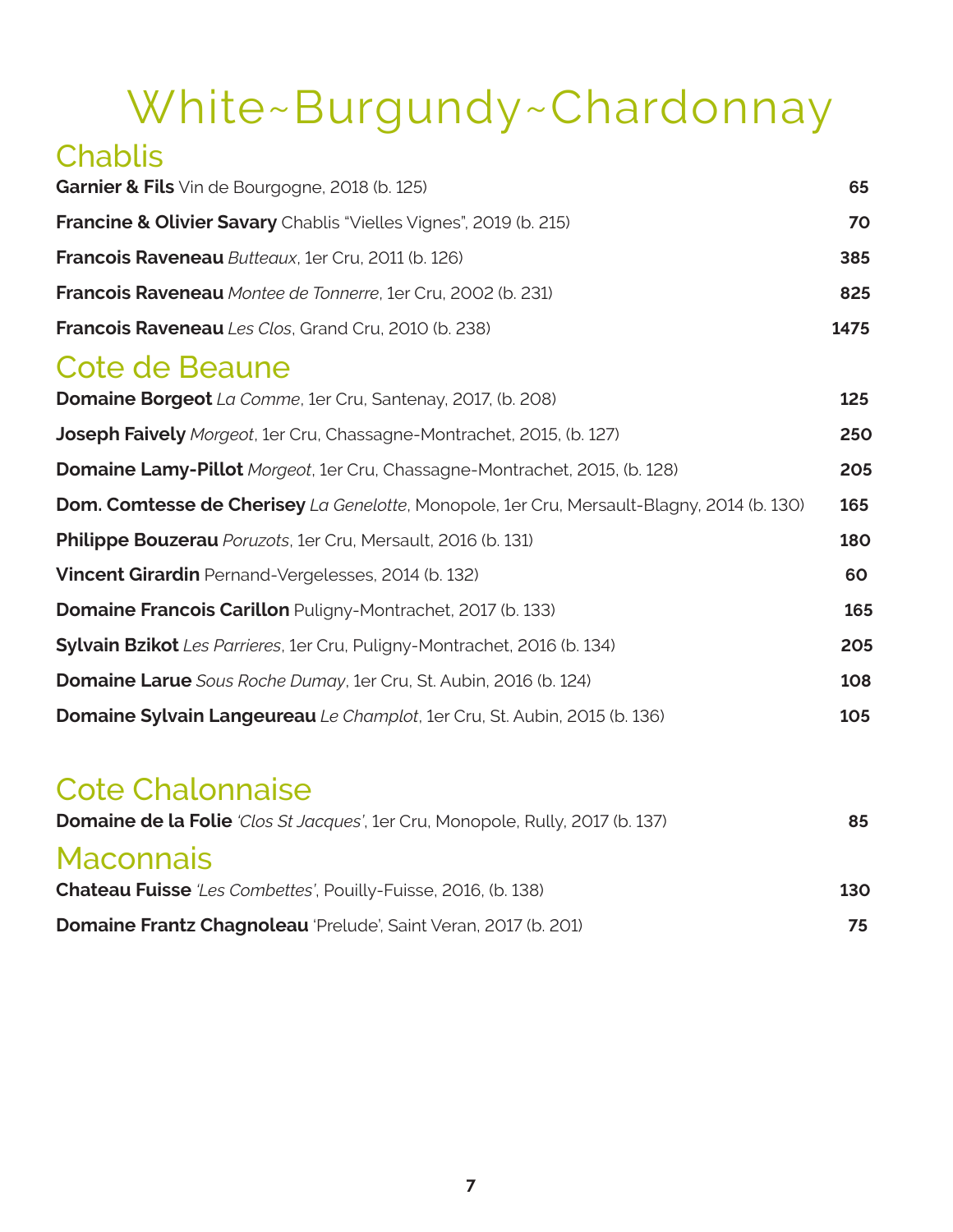# White~France/Italy

| <b>Alsace</b><br>Gewurtztraminer Domaine Alliment-Laugner, Vendanges Tardives, 2016 (b. 209)        | 50  |
|-----------------------------------------------------------------------------------------------------|-----|
| Loire                                                                                               |     |
| <b>Chenin Blanc</b> Domaine Richou, La Bigottiere, Savennieres, 2016 (b. 211)                       | 85  |
| <b>Savignon Blanc</b> Roblin, <i>Origine</i> , Sancerre, 2018, (b. F)                               | 65  |
| Rhone                                                                                               |     |
| Chateauneuf-du-Pape Blanc Chateau La Nerthe, 2017 (b. 213)                                          | 110 |
| <b>Cote du Rhone Blanc</b> Ferraton Pere & Fils, Samorens, 2017, (b. 214)                           | 48  |
| <b>Italy</b>                                                                                        |     |
| <b>Falanghina</b> Campi Valerio, Fannia, Campania, 2017 (b. 219)                                    | 45  |
| <b>Friulano</b> Croatto, Obelisco, Colli Orientali del Friuli, Friuli-Venezia Giulia 2017, (b. 220) | 65  |
| Garganega Pra, Monte Grande, Soave Classico, Veneto, 2017, (b. 221)                                 | 80  |
| Ribolla Gialla (Orange Wine) Fantinel, Vigneti Sant Helena, Della Venezie, 2011, (b. 224)           | 50  |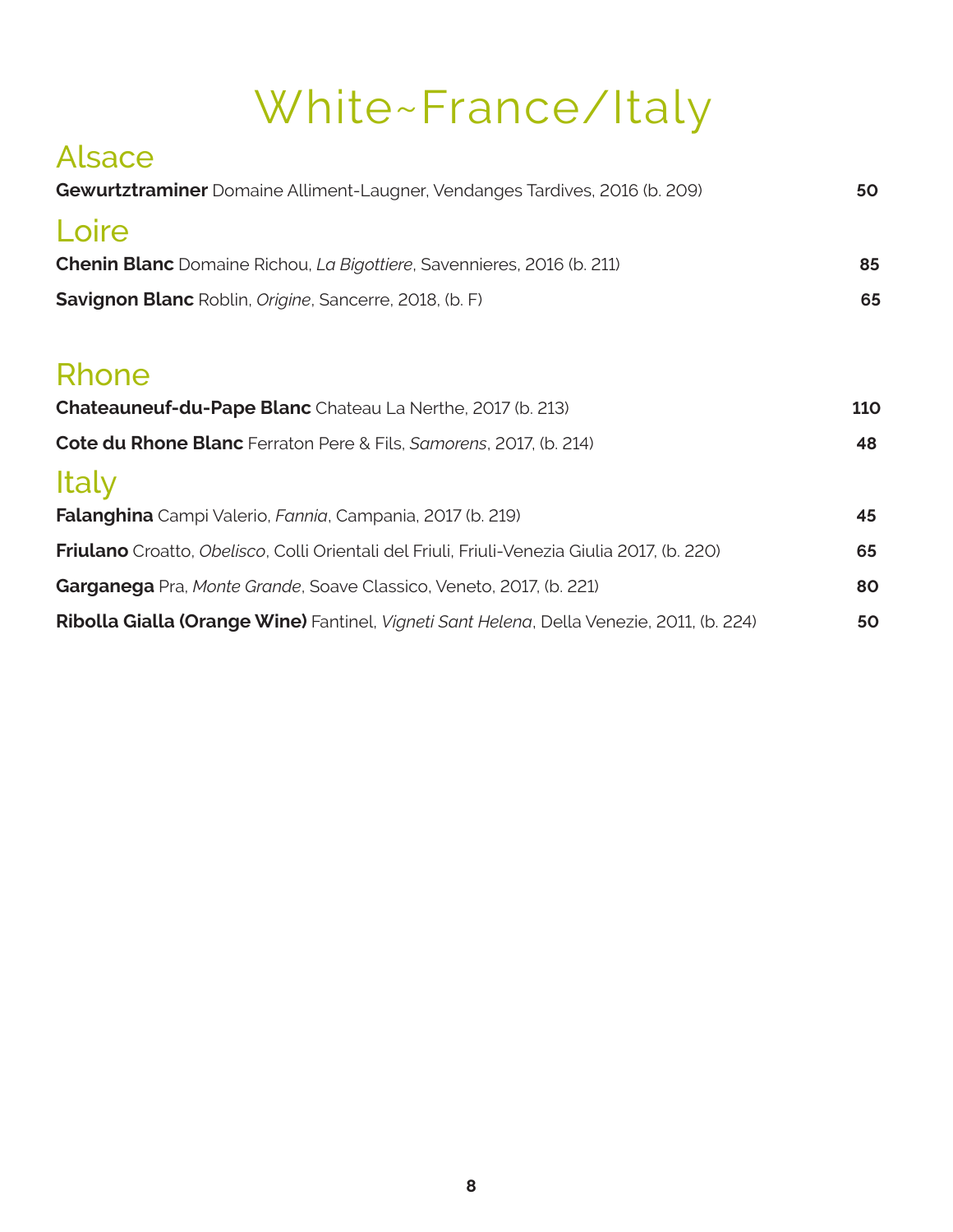## White~Austria/Germany/Greece/Spain

### Austria

| <b>Reisling (Dry)</b> Weingut Knoll, Smaragd, Ried Loibenberg, Wachau, 2008 (b.302) | 200 |
|-------------------------------------------------------------------------------------|-----|
| Reisling (Dry) Weingut Knoll, Smaragd, Ried Loibenberg, Wachau, 2011 (b. 303)       | 150 |

### Germany

| <b>Reisling</b> Gunderlach, 3 Star, Auslese, Rheinhessen, 2006 (b. 305)                                | 95 |
|--------------------------------------------------------------------------------------------------------|----|
| <b>Reisling</b> Gunderlach, Jean Baptiste, Feinherb, Kabinett, Rheinhessen, 2006 (b. 306)              | 45 |
| <b>Reisling</b> J J Prum, Bernkasteler Badstube, VDP, Auslese, Mosel, 2007 (b. 307)                    | 85 |
| <b>Reisling</b> J J Prum, Wehlener Sonnenuhr, VDP, Auslese, Mosel, 2013 (b. 309)                       | 85 |
| <b>Reisling</b> Maximin Grunhaus, Herrenberg, VDP, Kabinett, Mosel, 2016 (b. 310)                      | 70 |
| <b>Reisling</b> Reichsrat von Buhl, Maria Schnieder Jazz, Pfalz, 2015 (b. 311)                         | 40 |
| <b>Reisling</b> Schloss Lieser, <i>Estate</i> , Feinherb, Mosel, 2016 (b. 314)                         | 40 |
| <b>Reisling (Dry)</b> Schloss Schonborn, Rudeshiem Schlossberg, VDP, Spatlese, Rheingau, 2001 (b. 313) | 90 |

#### **Greece**

| <b>Assyrtiko</b> Domaine Sigalas, Santorini, 2018 (b. 312)            | 55 |
|-----------------------------------------------------------------------|----|
| Spain                                                                 |    |
| Grenache Blanc Clos Pisarra, Llum, Priorat, Catalonia, 2016, (b. 317) | 60 |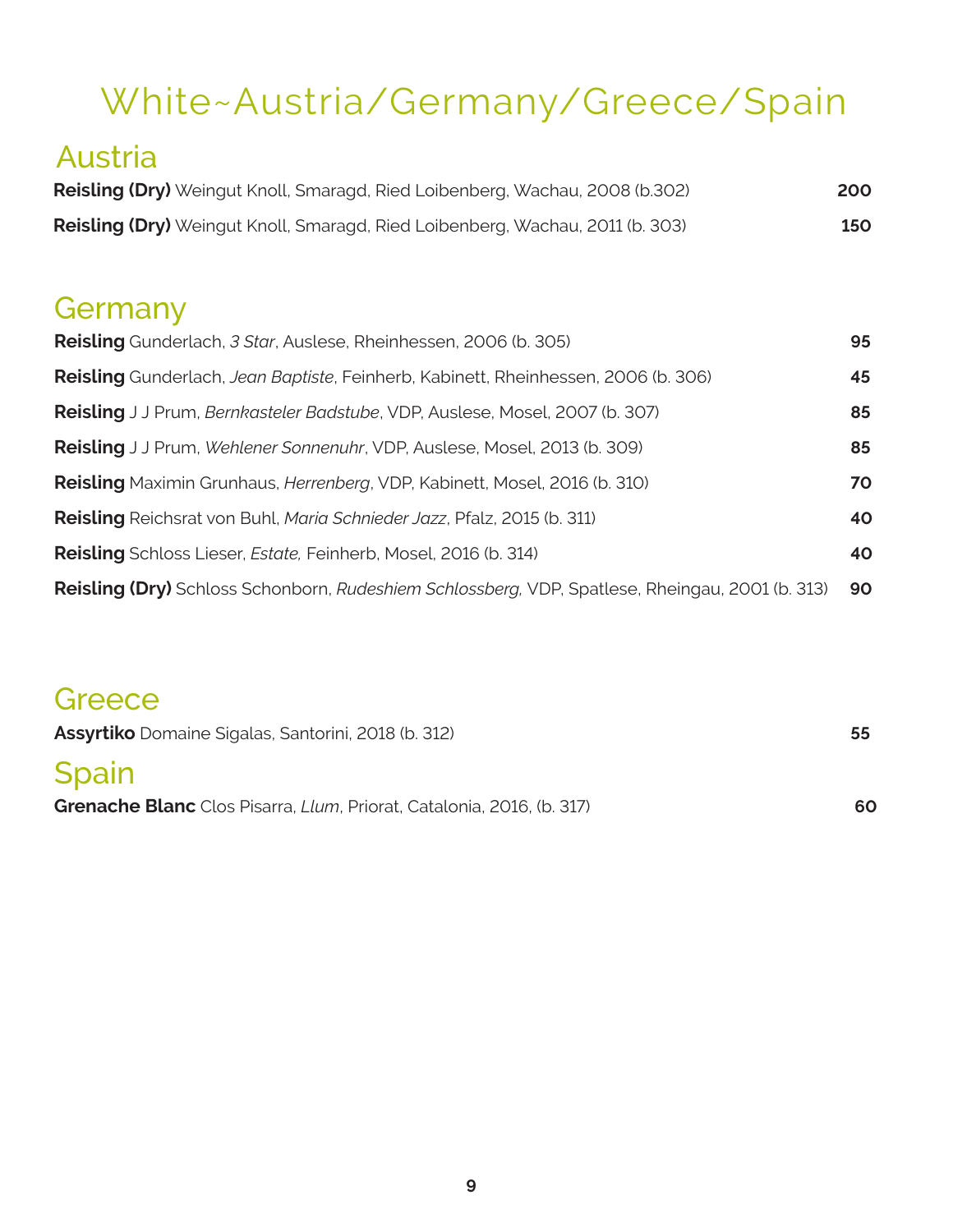## White~International / Rose Wines

| Argentina                                                                             |     |
|---------------------------------------------------------------------------------------|-----|
| Chardonnay Luca, G-Lot, Mendoza, 2017 (b. 322)                                        | 40  |
| Australia                                                                             |     |
| Chardonnay Angove McLaren Vale, Family Crest, McLaren Vale, 2017 (b. 323)             | 45  |
| <b>New Zealand</b>                                                                    |     |
| Sauvignon Blanc Geisen, The Fuder, Dillons Point Vineyard, Marlborough, 2014 (b. 324) | 105 |
|                                                                                       |     |
| <b>South Africa</b>                                                                   |     |
| <b>Chenin Blanc</b> Raats, Original, Unwooded, Stellenbosch, 2018 (b. 326)            | 40  |
| <b>Semillon</b> Boekenhoutskloof, Franschhoek, 2012 (b. 327)                          | 85  |
| Uruguay                                                                               |     |
| Albarino Bodega Garzon, reserve, 2020 (b.330)                                         | 48  |
| Rose~California                                                                       |     |
| Grenache "Love you Bunches", Stolpman, Santa Barabara California, 2020 (b. 332)       | 56  |
| Touriga Nacional Arnot-Roberts, California, 2019 (b. 331)                             | 60  |
| Rose~France                                                                           |     |
| Mourvedre/Grenache Chateau Val D'Arenc, Bandol, Provence, 2018 (b. 335)               | 65  |
| Tibouren/Grenache Clos Cibonne, Cuvee Tradition, Provence, 2020 (b. 333)              | 75  |
| Mourvedre/Grenache Domaine Tempier, Bandol, Provence, 2018 (b. 334)                   | 100 |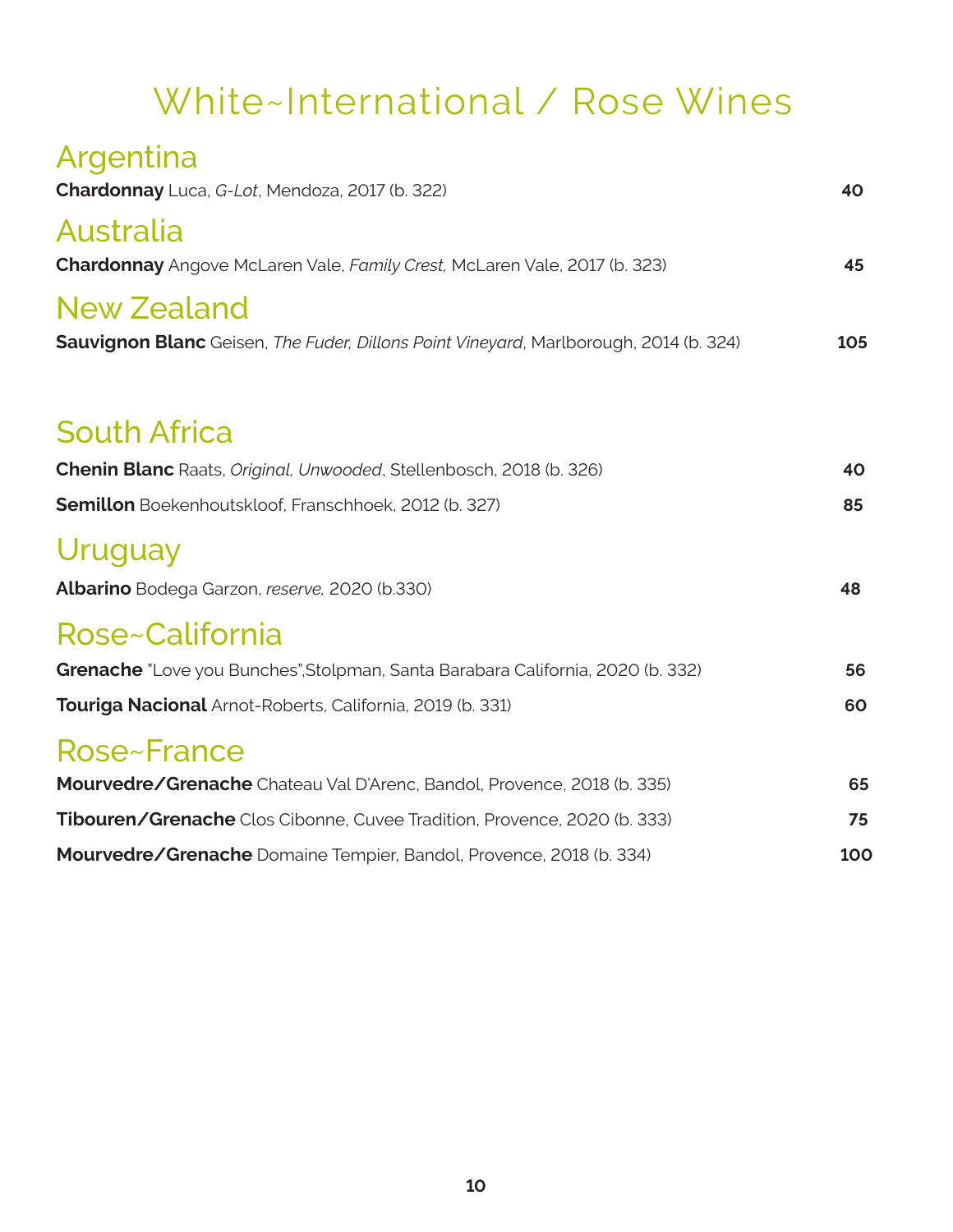## White~Domestic~Chardonnay

#### Sonoma

| <b>Dutton Estate</b> Kyndall's Reserve, Russian River Valley, 2018 (b. D)  | 65  |
|----------------------------------------------------------------------------|-----|
| <b>Kanzler</b> Russian River Valley, 2014 (b. 410)                         | 90  |
| Peay Estate, Sonoma Coast, 2016 (b. 403)                                   | 115 |
| <b>Peter Michael</b> Ma Belle-Fille, Estate, Knights Valley, 2017 (b. 435) | 255 |
| <b>Reuling</b> Sonoma Coast, 2013 (b. 405)                                 | 135 |
| <b>Rivers-Marie</b> B. Thierot Vineyard, Sonoma Coast, 2016 (b. 406)       | 115 |
| <b>Saxon Brown</b> Durell Vineyard, Sonoma Coast, 2013 (b. 407)            | 100 |
| <b>Soliste</b> L'Age d'Or, Russian River Valley, 2012 (b. 408)             | 115 |

#### Napa

| <b>Arnot Roberts</b> Watson Ranch, Napa Valley, 2018 (b. 409) | 90. |
|---------------------------------------------------------------|-----|
| $AXR$ Napa Valley, 2015 (b. 411)                              | 85. |
| <b>Reynolds Family</b> Napa Valley, 2017 (b. 413)             | 80  |

### Central Coast

| <b>Black Kite</b> Soberanes Vineyard, Santa Lucia Highlands, 2014 (b. 418) | <b>110</b> |
|----------------------------------------------------------------------------|------------|
| <b>Brewer Clifton</b> Santa Rita Hills, 2015 (b. 419)                      | 65         |
| <b>Maison Areion</b> Santa Cruz Mountains, 2018 (b. 416)                   | 60         |
| <b>Ridge</b> Estate, Santa Cruz Mountains, 2017 (b. 417)                   | 105        |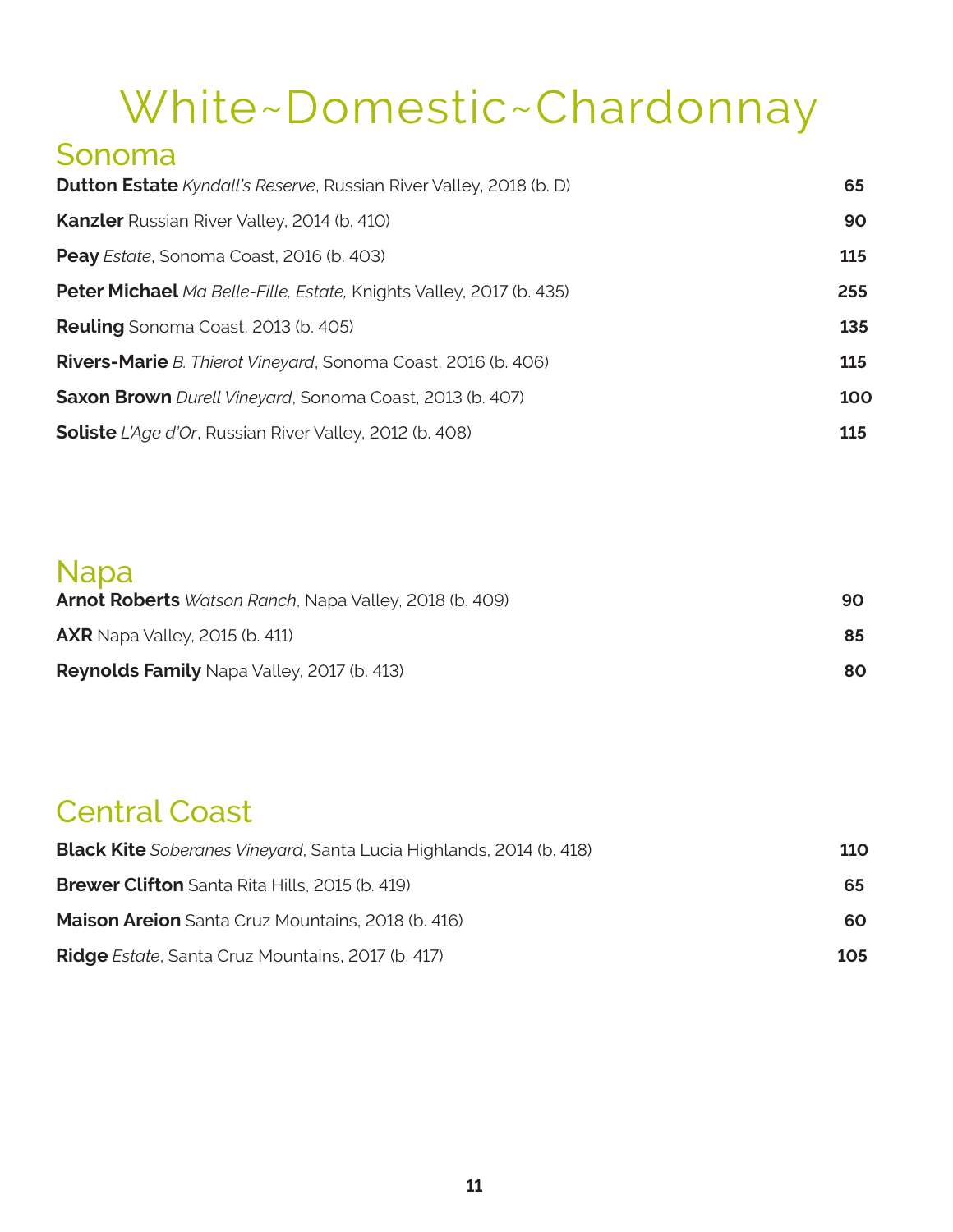## White~Domestic~Chard/Etc.

#### Oregon

| Gran Moraine Yamhill-Carlton, Willamette Valley, 2017 (b. Y)                          | 100 |
|---------------------------------------------------------------------------------------|-----|
| <b>Patricia Green</b> Durant Vineyard, Dundee Hills, Willamette Valley, 2016 (b. 422) | 112 |

### Interesting White Varietals

| 48. |
|-----|
| 58  |
| 64  |
| 100 |
| 48  |
| 124 |
|     |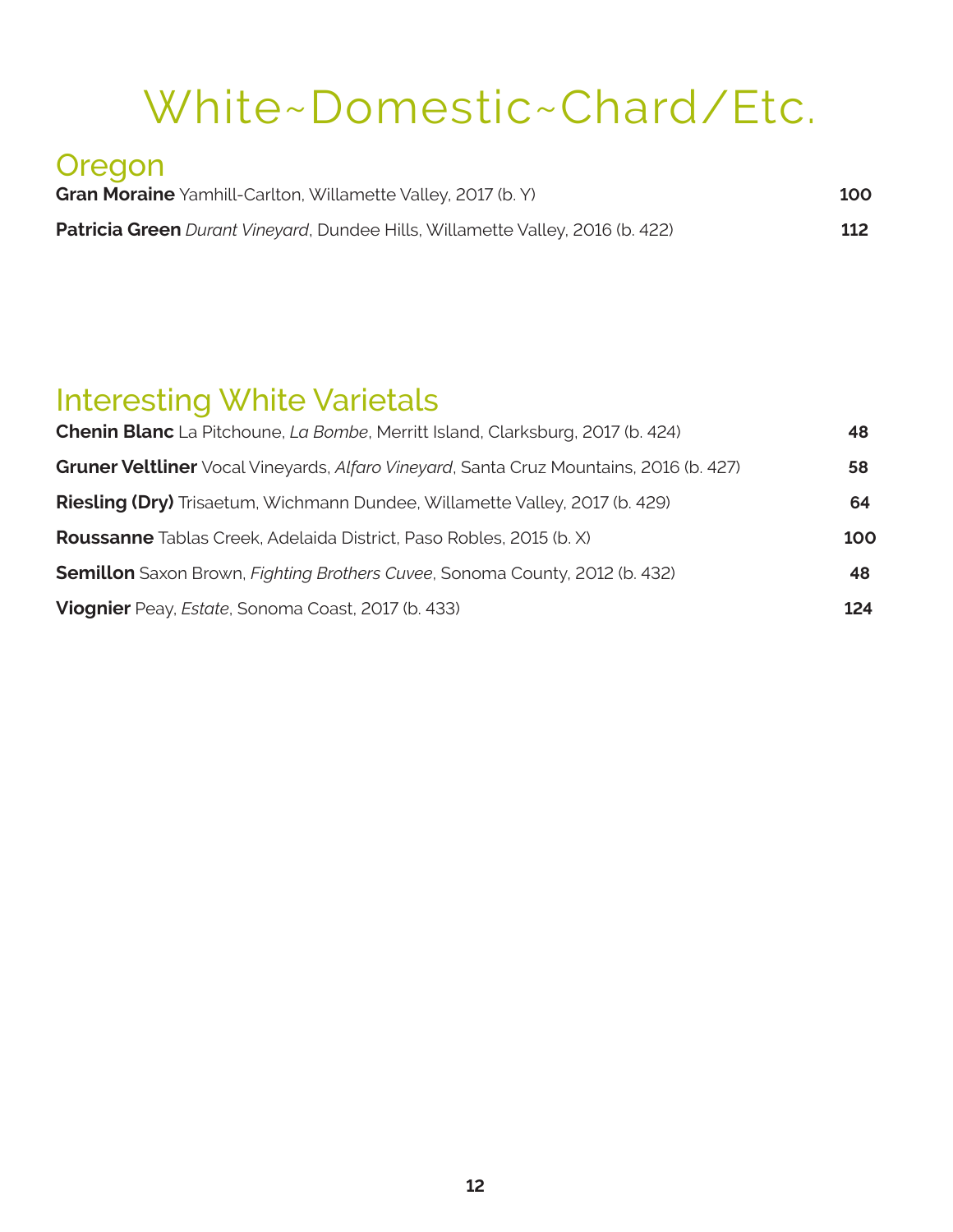# Red~Burgundy

### Cote de Nuits

| <b>Domaine Arnoux-Lachaux</b> Les Chaumes, 1er Cru, Vosne Romanee, 2015 (b. 501)    | 330  |
|-------------------------------------------------------------------------------------|------|
| <b>Domaine Bart</b> Les Ouzeloy, Marsannay, 2014 (b. 502)                           | 80   |
| <b>Domaine Chevillon</b> Les Chaignots, 1er Cru, Nuits-Saint-Georges, 2015 (b. 503) | 230  |
| <b>Domaine Gerard Seguin</b> Craipillot, 1er Cru, Gevrey-Chambertin, 2018 (b. 509)  | 195  |
| <b>Domaine Julien</b> Aux-Saints-Juliens, Nuits-Saint-Georges, 2015 (b. 504)        | 150  |
| Domaine Daniel Rion Vosne-Romanee, 2018 (b. 505)                                    | 195  |
| <b>Domaine Pierre Amiot</b> Aux Charmes, 1er Cru, Morey Saint Denis, 2015 (b. 519)  | 165  |
| <b>Maison Folly</b> Vieilles Vignes, Gevrey-Chambertin, 2011 (b. 520)               | 105  |
| <b>Domaine Pierre Gelin</b> Clos Napoleon, Monopole, 1er Cru, Fixin, 2013 (b. 508)  | 135  |
| <b>Domaine Taupenot-Merme</b> La Riotte, 1er Cru, Morey-Saint-Denis, 2018 (b. 507)  | 295  |
| <b>Domaine Taupenot-Merme</b> Chambolle-Musigny, 2018 (b. 523)                      | 195  |
| <b>Domaine de la Romanee-Conti</b> Richebourg, Vosne-Romanee, 2011                  | 2050 |
| <b>Domaine de la Romanee-Conti</b> Richebourg, Vosne-Romanee, 2012                  | 2250 |

### Cote de Beaune

| <b>Domaine Borgeot</b> Vieilles Vignes, Santenay, 2017 (b. 510)                         | 96  |
|-----------------------------------------------------------------------------------------|-----|
| <b>Domaine Lucien Boillot et Fils</b> Les Brouillards, 1er Cru, Volnay, 2018 (b. 506)   | 190 |
| <b>Domaine Lucien Boillot et Fils</b> Les Croix Noires, 1er Cru, Pommard, 2015 (b. 511) | 190 |
| Domaine Michel Mallard et Fils La Toppe au Vert, 1er Cru, Aloxe-Corton, 2015 (b. 512)   | 195 |
| <b>Domaine Nicolas Rossignol Pommard, 2013 (b. 513)</b>                                 | 140 |
| <b>Marchand Tawse</b> Grand Cru, Corton, 2014 (b. 514)                                  | 220 |
| <b>Domaine Y. Clerget</b> Caillerets, 1er Cru, Volnay, 2015 (b. 515)                    | 205 |
|                                                                                         |     |

### Cote Chalonnaise

| <b>Domaine Faiveley</b> Clos Des Myglans, 1er Cru, Monopole, Mercurey, 2016 (b. 516) | 136 |
|--------------------------------------------------------------------------------------|-----|
| <b>Domaine Francois Lump</b> La Brulee, 1er Cru, Givry, 2016 (b. 517)                | 105 |
| <b>Domaine Masse</b> En Veau, 1er Cru, Givry, 2019 (b. 521)                          | 105 |
| <b>Domaine Michel Briday</b> Les 4 Vignes, Rully, 2014 (b. 518)                      | 60  |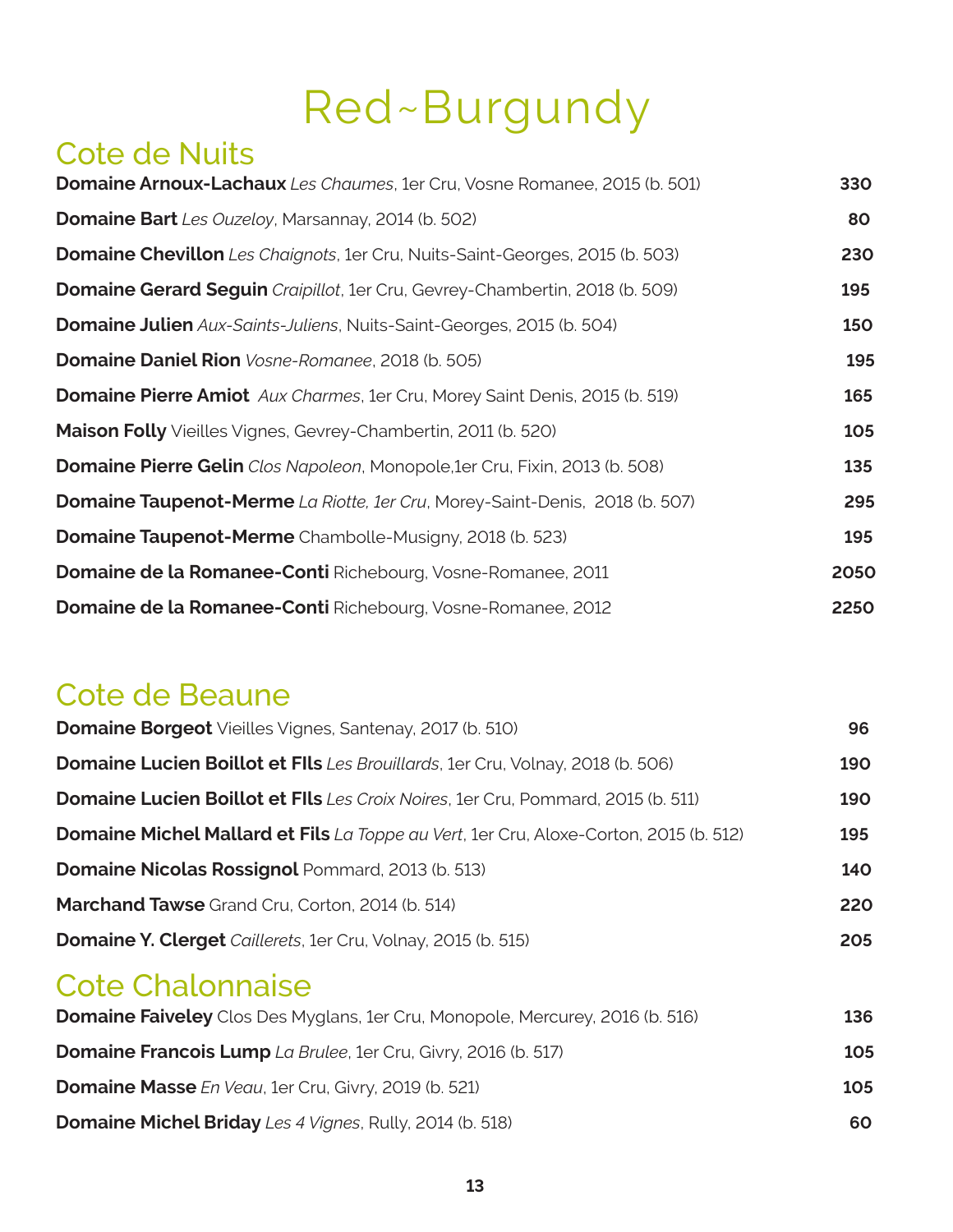## Red~Bordeaux

### Left Bank

| <b>Chateau Du Glana</b> Saint Julien, 2012 (b. 533)  | 95  |
|------------------------------------------------------|-----|
| <b>Chateau Le Bosq</b> Saint-Estephe, 2011 (b. 525)  | 105 |
| <b>Chateau Meyney</b> Saint-Estephe, 2014 (b. 526)   | 80  |
| <b>Chateau Mongravy Margaux, 2016 (b. 527)</b>       | 80  |
| <b>Chateau Paveil de Luze Margaux, 2014 (b. 528)</b> | 90  |
| <b>Chateau Rollond de By Medoc, 2011 (b. 530)</b>    | 90  |

## Right Bank

| <b>Chateau Belles-Graves</b> Lelande de Pomerol, 2015 (b. 531)   | 70. |
|------------------------------------------------------------------|-----|
| <b>Chateau de Bellevue</b> Lussac, Saint Emillion, 2015 (b. 532) | 85  |
| <b>Chateau Gombaude-Guillot Pomerol, 2016 (b. 529)</b>           | 195 |
| <b>Chateau Moutin</b> Graves, 2010 (b. 535)                      | 85  |
| <b>Chateau Plaisance</b> Grand Cru, Saint Emillion, 2015 (b. J)  | 100 |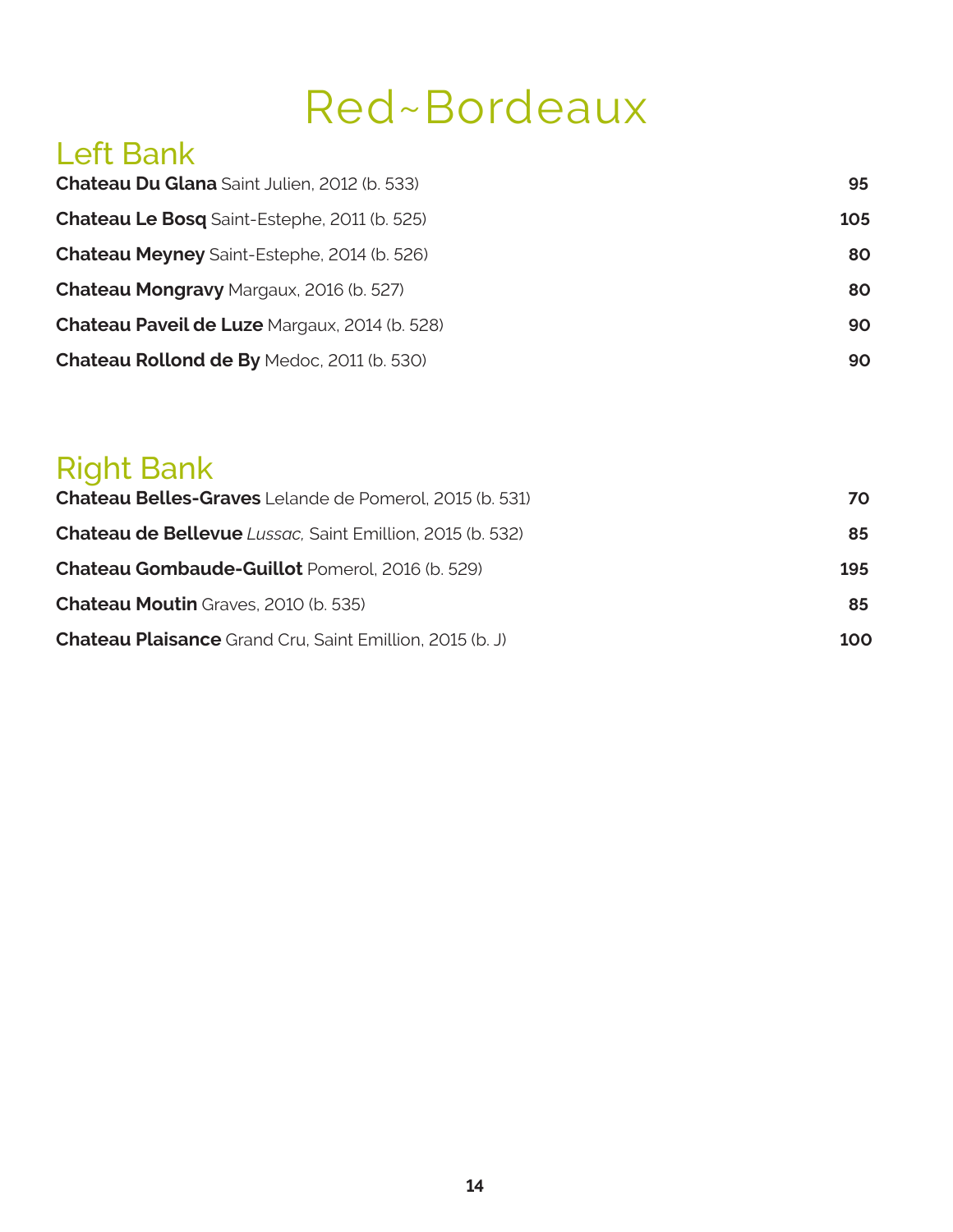## Red~Beaujolais/Loire/Provence/Rhone

### **Beaujolais**

| Gamay Du Grappin, Saint Amour, 2017 (b. 602)                                   | 88  |
|--------------------------------------------------------------------------------|-----|
| Gamay M&C Lapierre, Morgon, 2018 (b. W)                                        | 100 |
| Gamay M&C Lapierre, Morgon, 2019 (b. 604)                                      | 100 |
| Loire                                                                          |     |
| <b>Cabernet Franc</b> Anne Claude LeFlaive, Clau de Nell, Anjou, 2013 (b. 605) | 105 |
| Cabernet Franc Domaine Dozon, Clos du Saut au Loup, Chinon, 2016 (b. 606)      | 65  |
| Provence                                                                       |     |
| <b>Mourvedre</b> Chateau Vannieres, Bandol, 1988 (b. 608)                      | 330 |
|                                                                                |     |
| Rhone~North                                                                    |     |
| Syrah Alain Voge, Les Chailles, Cornas, 2014 (b. 610)                          | 100 |
| <b>Syrah</b> Bernard Burgaud, Cote Rotie, 2014 (b. 611)                        | 130 |
| <b>Syrah</b> Domaine Christophe Semaska, Lancement, Cote Rotie, 2014 (b. 612)  | 290 |
| <b>Syrah</b> Lionel Faury, St. Joseph "Vielles Vignes", 2018 (b. 621)          | 100 |
| Syrah Guigal, Hermitage, 2013 (b. 614)                                         | 160 |
| <b>Syrah</b> Pierre Gaillard, Cote Rotie, 2016 (b. 615)                        | 115 |

#### Rhone~South

| Counoise/Grenache Domaine de Saje, 1600, Chateauneuf-du-Pape, 2015 (b. 616)               |     |
|-------------------------------------------------------------------------------------------|-----|
| Grenache/Mourv./Cinsault Vieux Telegraphe, La Crau, Chateauneuf-du-Pape, 2016 (b. 617)    | 165 |
| Grenache/Syrah Bieler Pere & Fils, La Jassine, Cote du Rhone, 2016 (b. 618)               | 40. |
| Grenache/Syrah Michel Gassier, Cercius, Cote du Rhone, 2016 (b. 619)                      | 45  |
| Mourvedre/Grenache/Counoise Chateau de Beaucastel, Chateauneuf-du-Pape, 2017 (b. 620) 165 |     |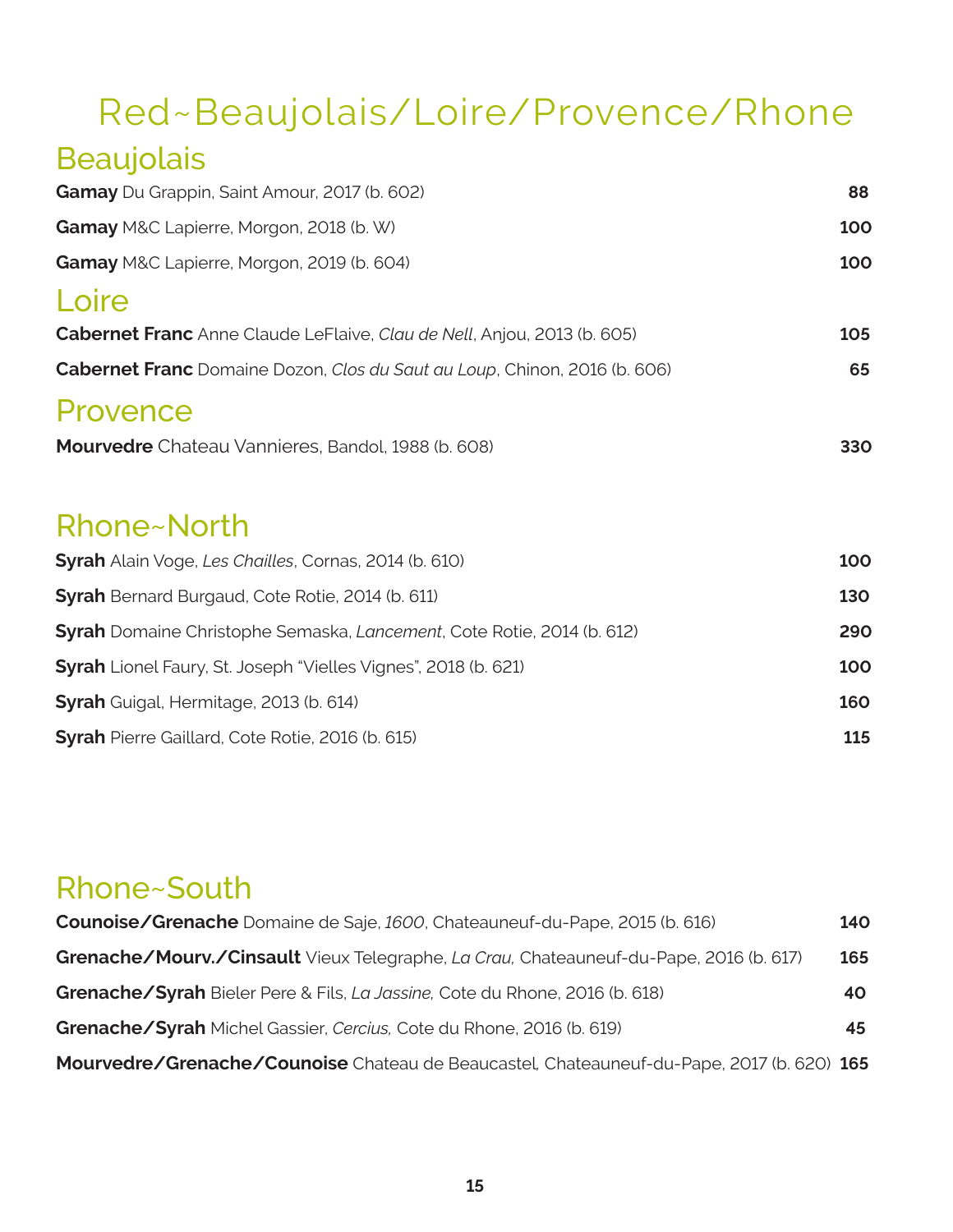## Red~International

| Germany                                                                                  |     |
|------------------------------------------------------------------------------------------|-----|
| Pinot Noir Furst, Centgrafenberg, VDP, Grosse Lage, Franken, 2015 (b. 623)               | 150 |
| <b>Pinot Noir</b> Rebholz, <i>Tradition</i> , Pfalz, 2015 (b. 624)                       | 75  |
| <b>South Africa</b><br>Merlot Shannon, Mount Bullet, Elgin Valley, 2008 (b. 626)         | 135 |
| Australia                                                                                |     |
| <b>Cab Sauv</b> Hickinbotham Clarendon Vineyard, Trueman, McLaren Vale, 2016 (b. 627)    | 105 |
| <b>Shiraz/Grenache</b> Agove McLaren Vale, Warboys Vineyard, McLaren Vale, 2016 (b. 629) | 50  |
| <b>New Zealand</b>                                                                       |     |
| Pinot Noir Burn Cottage, Bannockburn, Central Otago, 2013 (b. 630)                       | 115 |
| <b>Pinot Noir</b> Felton Road, Bannockburn, Central Otago, 2016 (b. 631)                 | 90  |
| Argentina                                                                                |     |
| Malbec Colome, <i>Estate</i> , Salta, 2015 (b. 632)                                      | 65  |
| Malbec Montevia, Mendoza, 2018 (b. 633)                                                  | 45  |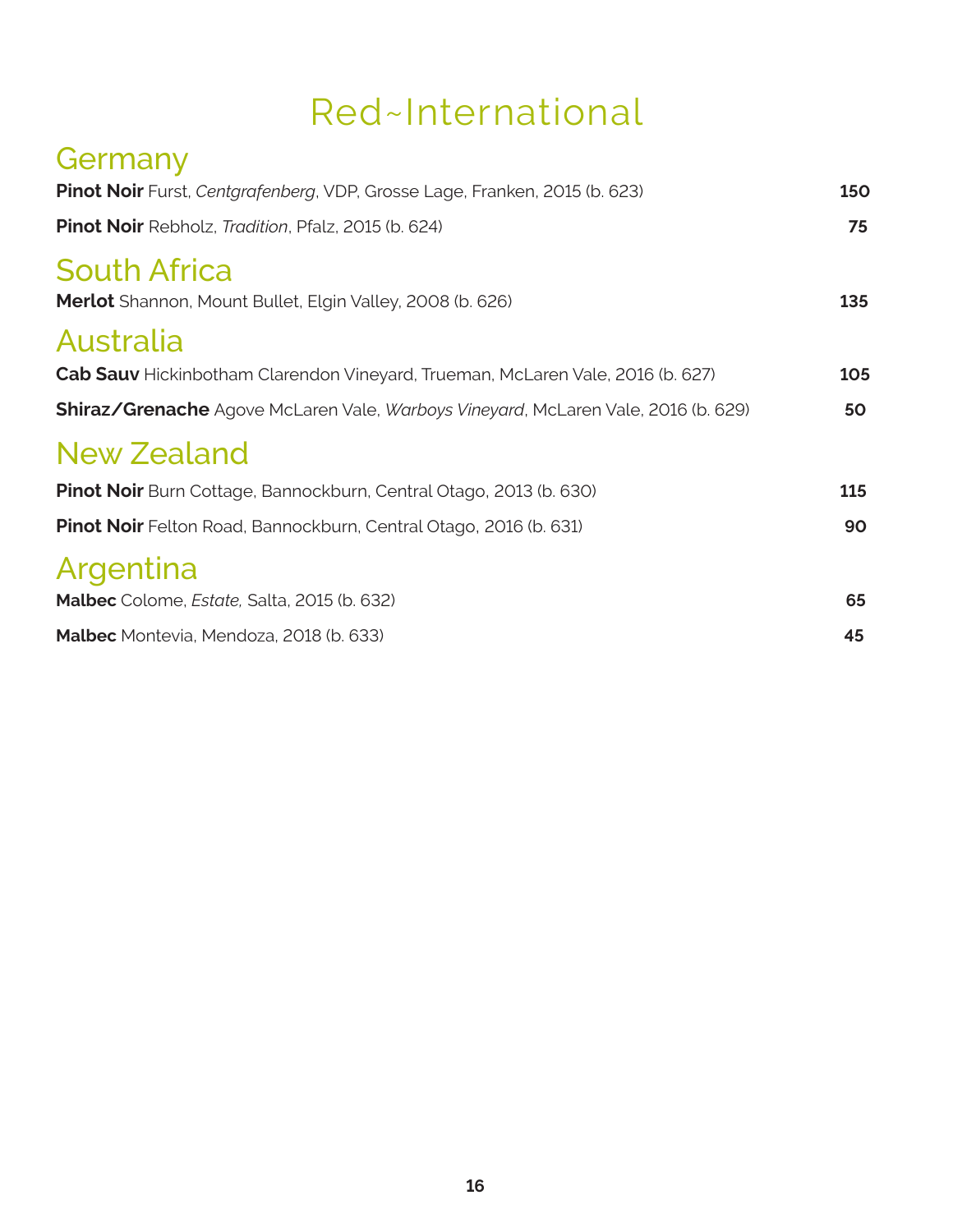## Red~Italy

#### Piedmont

| <b>Barbera</b> Agostino Pavia & Figli, Cascina Sciulun, Barbera D'Asti, 2017 (b. K) | 40  |
|-------------------------------------------------------------------------------------|-----|
| <b>Barbera</b> Vietti, Tre Vigne, Barbera D'Alba, 2017 (b. 702)                     | 65  |
| <b>Dolcetto</b> Sandrone, Dolcetto D'Alba, 2015 (b. 703)                            | 50  |
| <b>Nebbiolo</b> Giuseppe Cortese, Rabaja, Barbaresco, 2014 (b. 704)                 | 115 |
| Nebbiolo Scarpa, Tettinieve, Barbaresco, 2006 (b. 705)                              | 170 |
| Nebbiolo Fabiano Oberto, La Collina di Dioniso, Barolo, 2015 (b. 706)               | 85  |

### Puglia

| <b>Susumaniello</b> Masseria Li Veli, Salento, 2017 (b. 708) |  |  |
|--------------------------------------------------------------|--|--|
|--------------------------------------------------------------|--|--|

### **Tuscany**

| Cab Sauv/Cab Franc Tenuta San Guido, Sassicaia, Bolgheri, Super Tuscan, 2014 (b. 709)           | 475 |
|-------------------------------------------------------------------------------------------------|-----|
| <b>Sangiovese</b> La Serena, Brunello di Montalcino, 2013 (b. 716)                              | 104 |
| <b>Sangiovese</b> Antinori, Badia a Passignano, Gran Selezione, Chianti Classico, 2015 (b. 717) | 115 |
| Sangiovese Tenuta di Arceno, Chianti Classico, 2016 (b. 718)                                    | 55  |

### Veneto

| Corvina Pra, Morandina, Ripasso, Valpolicella, 2016 (b. 721) |  |
|--------------------------------------------------------------|--|
|                                                              |  |

## Sicily

**Nerello Mascalese** Girolamo Russo,*A Rina*, Etna Rosso, 2016 (b. 715) **70**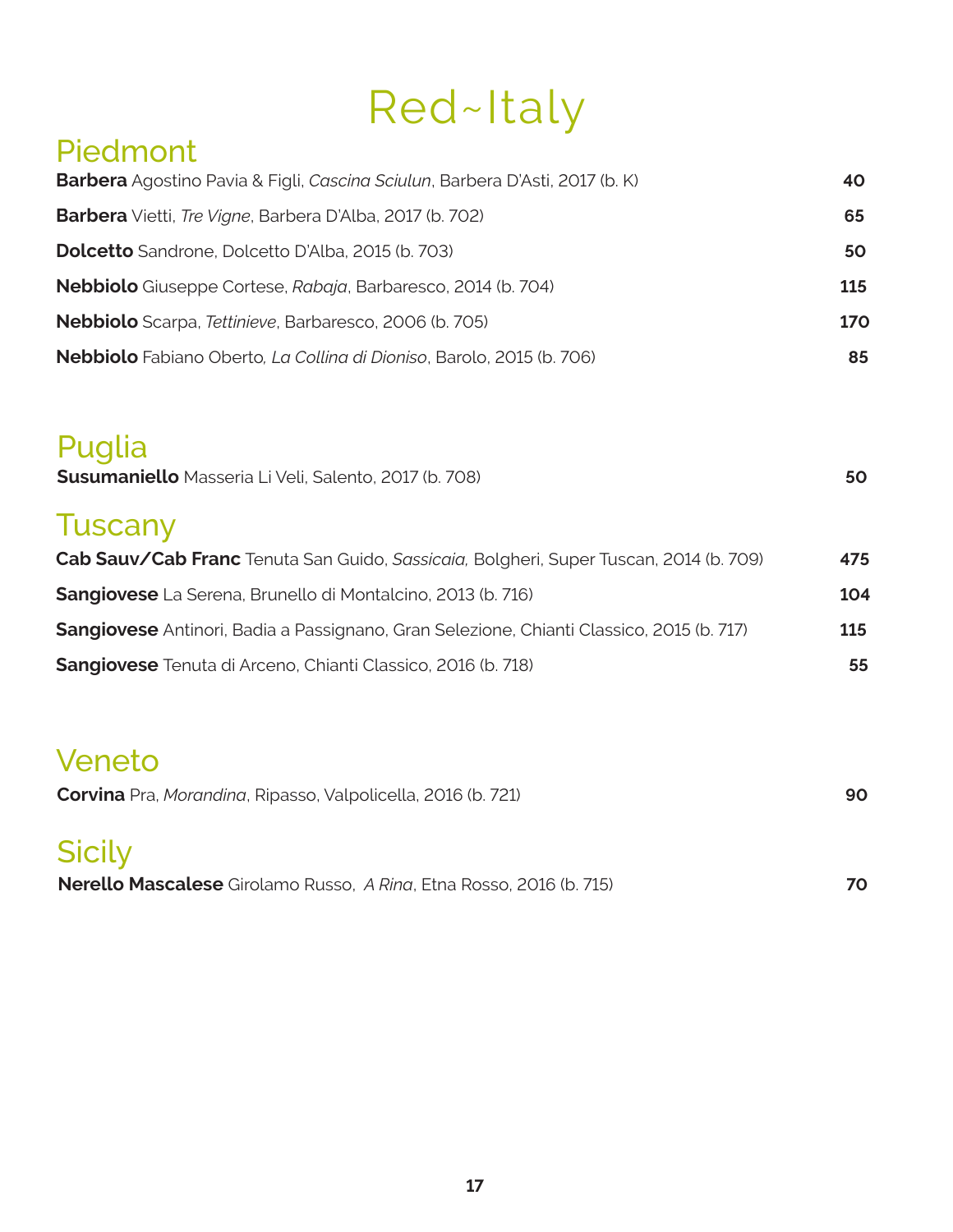# Red~Spain

| Catalonia                                                                                   |     |
|---------------------------------------------------------------------------------------------|-----|
| Grenache/Syrah/Cabernet Clos Pisarra, El Ramon, Priorat, 2011 (b. 726)                      | 85  |
| Grenache/Carignon/Cabernet Marco Abella, Loidana, Priorat, 2014 (b. 727)                    | 80  |
| Jumilla                                                                                     |     |
| Mourvedre (Monastrell) Juan Gil, 12 Meses, 2014 (b. 729)                                    | 45  |
| Ribera del Duero                                                                            |     |
| Tempranillo Emilio Moro, 2016 (b. 712)                                                      | 65  |
| Rioja                                                                                       |     |
| <b>Tempranillo</b> Bodegas Riojanas, Monte Real, Gran Reserva, 1998 (b. 731)                | 130 |
| <b>Tempranillo</b> Marques de Murrieta, Castillo Ygay, Gran Reserva Especial, 2009 (b. 733) | 165 |
| Tempranillo Vina Herminia, Reserva, 2012 (b. 735)                                           | 45  |
|                                                                                             |     |

#### Toro

**Tinta de Toro** Vega Sicilia, *Pintia*, 2014 (b. 713) **140**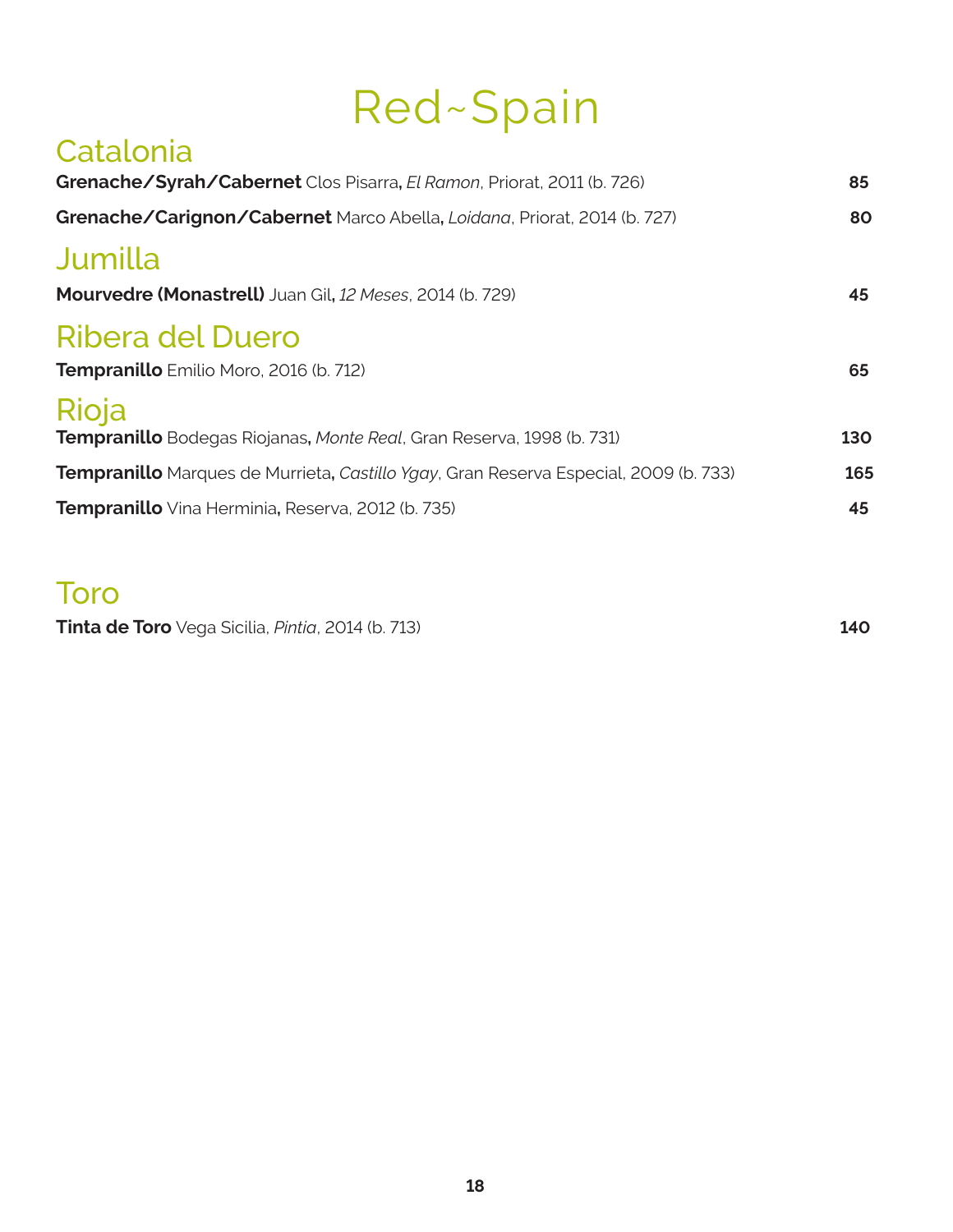## Red~Domestic~Pinot Noir

#### Sonoma

| <b>Aubert</b> UV Vineyard, Sonoma Coast, 2017 (b. 801)                                     | 175 |
|--------------------------------------------------------------------------------------------|-----|
| <b>Cobb</b> Rice Spivak Vineyard, Sonoma Coast, 2016 (b. P)                                | 100 |
| Hirsch Vineyard San Andreas, Sonoma Coast, 2014 (b. 804)                                   | 156 |
| <b>Merry Edwards</b> Russian River Valley, 2017 (b. 806)                                   | 90  |
| Peay Scallop Shelf, Estate, Sonoma Coast, 2016 (b. 808)                                    | 125 |
| Raen Home Field Vineyard, Fort Ross Seaview, Sonoma Coast, 2016 (b. 809)                   | 175 |
| <b>Walter Hansel</b> The South Slope Vineyard, Estate, Russian River Valley, 2016 (b. 811) | 155 |

#### Napa

**Coho** *Stanley Ranch,* Carneros, 2016 (b. 812) **65 Merryvale** Carneros, 2015 (b. 814) **65**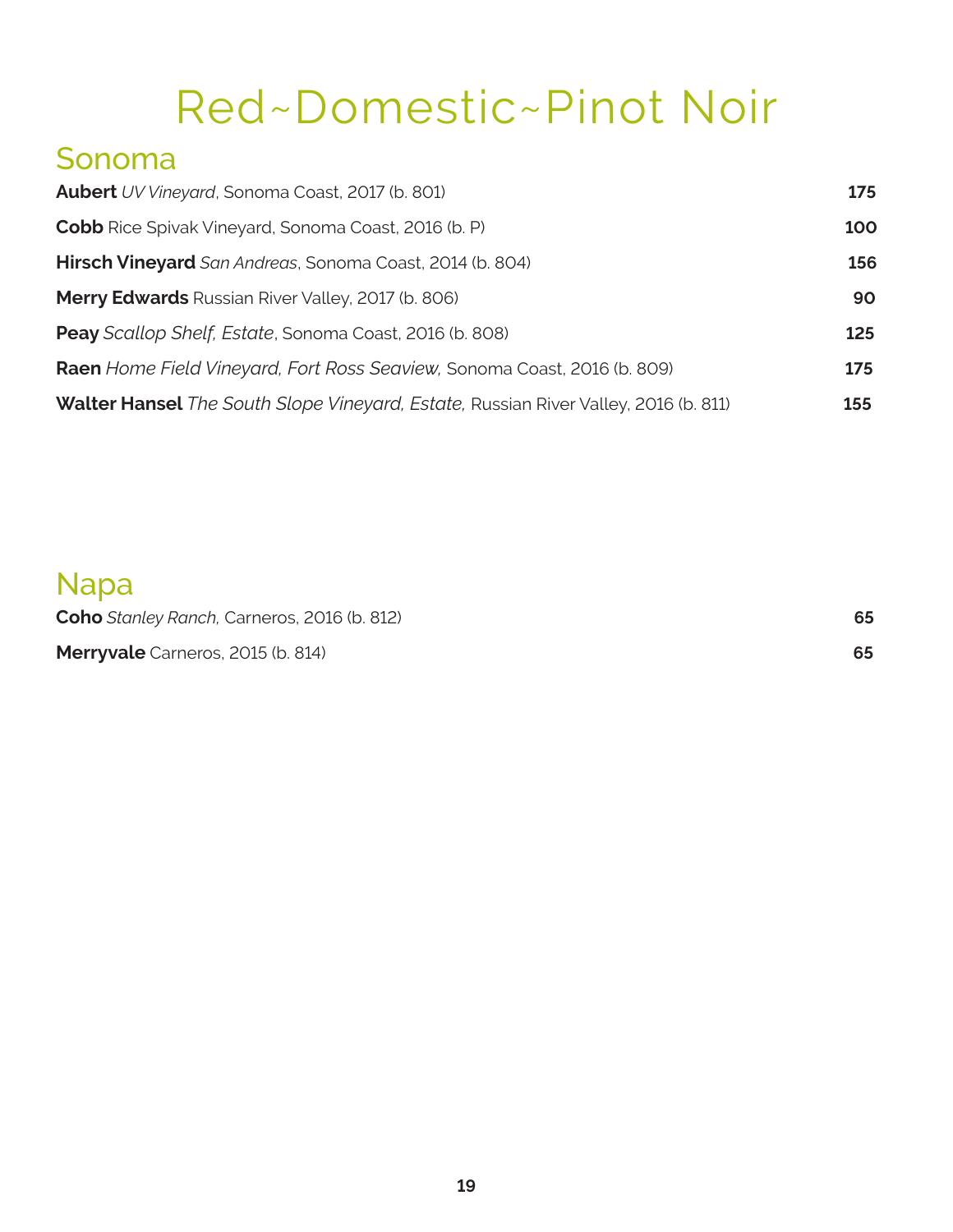## Red~Domestic~Pinot Noir

## North Coast **Saxon Brown** *Ferrington Vineyard*, Anderson Valley, Mendocino, 2013 (b. 820) **70** Central Coast **Arnot Roberts** *Peter Martin Ray*, Santa Cruz Mountains, 2017 (b. 817) **135 Chanin** *Bien Nacido Vineyard*, Santa Maria Valley, 2014 (b. 822) 105 **Gallegos** *Boekenoogen Vineyard*, Santa Lucia Highlands, 2018 (b. 823) **68 Martin Ray** *Coast Grade Vineyard*, Santa Cruz Mountains, 2017 (b. 818) **80 Sandhi** Sta Rita Hills, 2017 (b. 821) **75**

#### Oregon

| <b>Andrew Rich</b> Volcanic, Willamette Valley, 2018 (b. O)                           | 78  |
|---------------------------------------------------------------------------------------|-----|
| <b>Domaine Serene</b> Evanstad Reserve, Willamette Valley, 2016 (b. 827)              | 145 |
| <b>Mignanelli</b> Eola-Amity Hills, Willamette Valley, 2016 (b. 828)                  | 60  |
| <b>Soter</b> Mineral Springs Ranch, Yamhill-Carlton, Willamette Valley, 2016 (b. 831) | 150 |
| <b>Willakenzie</b> Estate, Yamhill-Carlton, Willamette Valley, 2016 (b. 832)          | 140 |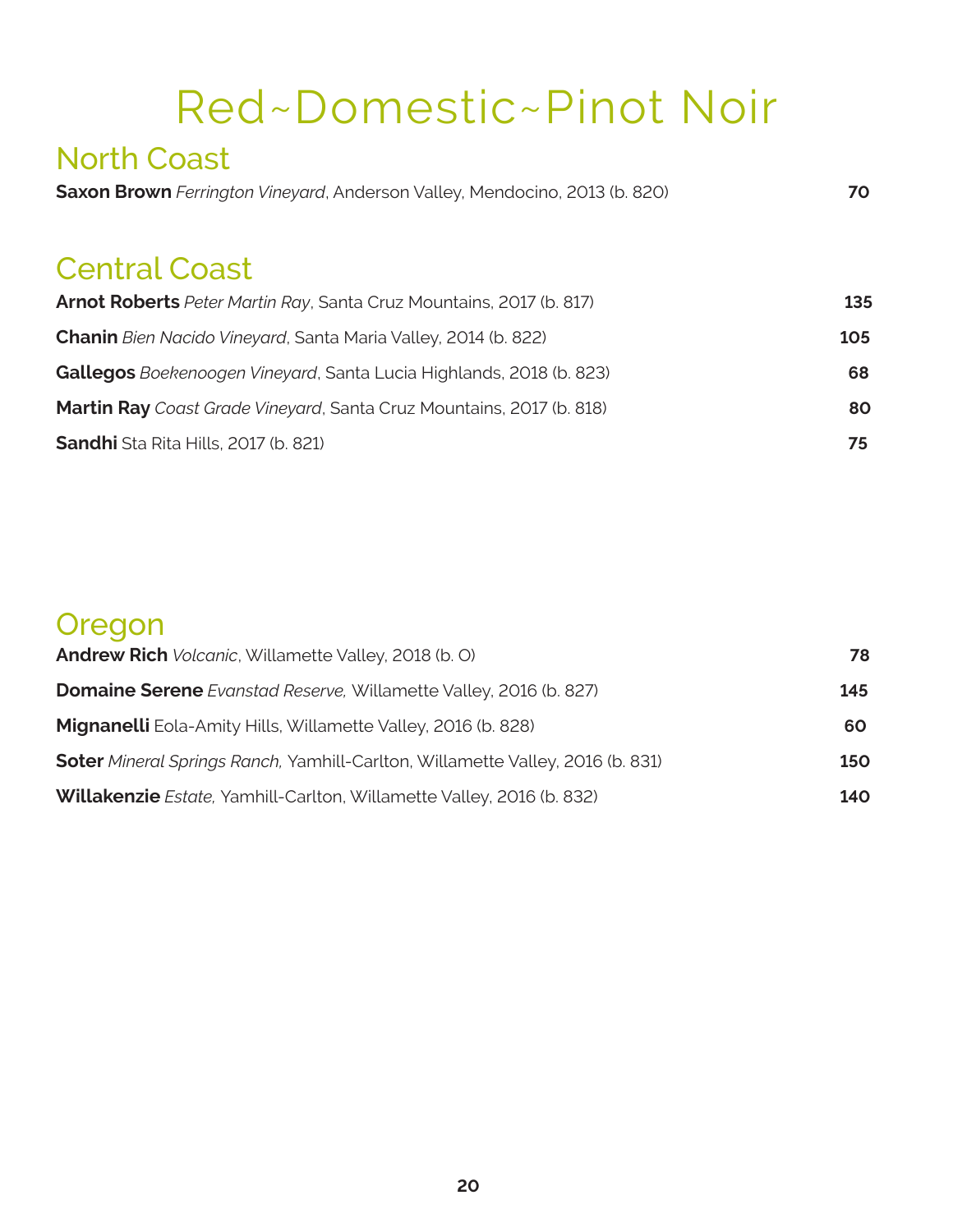# Red~Domestic~Rhone Varietals

### Paso Robles

| Mourvedre/Grenache/Syrah Tablas Creek, Esprit de Tablas, 2015 (b. 901)                     | 120 |
|--------------------------------------------------------------------------------------------|-----|
| Syrah Booker, Fracture, 2016 (b. 902)                                                      | 185 |
| Grenache/P. Sirah/Syrah/Mataro/Zin Saxum, The Hexe, Willow Creek District, 2016 (b. 905)   | 330 |
| Grenache/Mataro/Syrah Saxum, James Berry Vineyard, Willow Creek District, 2016 (b. 906)    | 225 |
| Mourvedre/Syrah/P. Sirah Saxum, Paderewski Vineyard, Willow Creek District, 2015 (b. 903)  | 225 |
| Syrah/Mataro/P. Sirah/Zin Saxum, Paderewski Vineyard, Willow Creek District, 2017 (b. 907) | 225 |

#### Santa Barbara

| Syrah Samsara, Santa Barbara County, 2015 (b. 908)             | 65         |
|----------------------------------------------------------------|------------|
| <b>Edna Valley</b>                                             |            |
| Grenache Alban Vineyards, Estate, 2001 (b. 909)                | 260        |
| Grenache Mattina Fiore, 2013 (b. 910)                          | 115        |
| <b>Amador County</b>                                           |            |
| Syrah Favia, Quarzo, 2010 (b. 911)                             | 185        |
| Grenache/Syrah/Mourbedre Favia, Rombecabezas, 2010 (b. 913)    | 145        |
| Sonoma                                                         |            |
| Syrah Radio-Coteau, Cherry Camp, Sonoma Coast, 2013 (b. 914)   | <b>110</b> |
| Washington                                                     |            |
| Syrah Sequel (by Long Shadows), Columbia Valley, 2014 (b. 915) | 135        |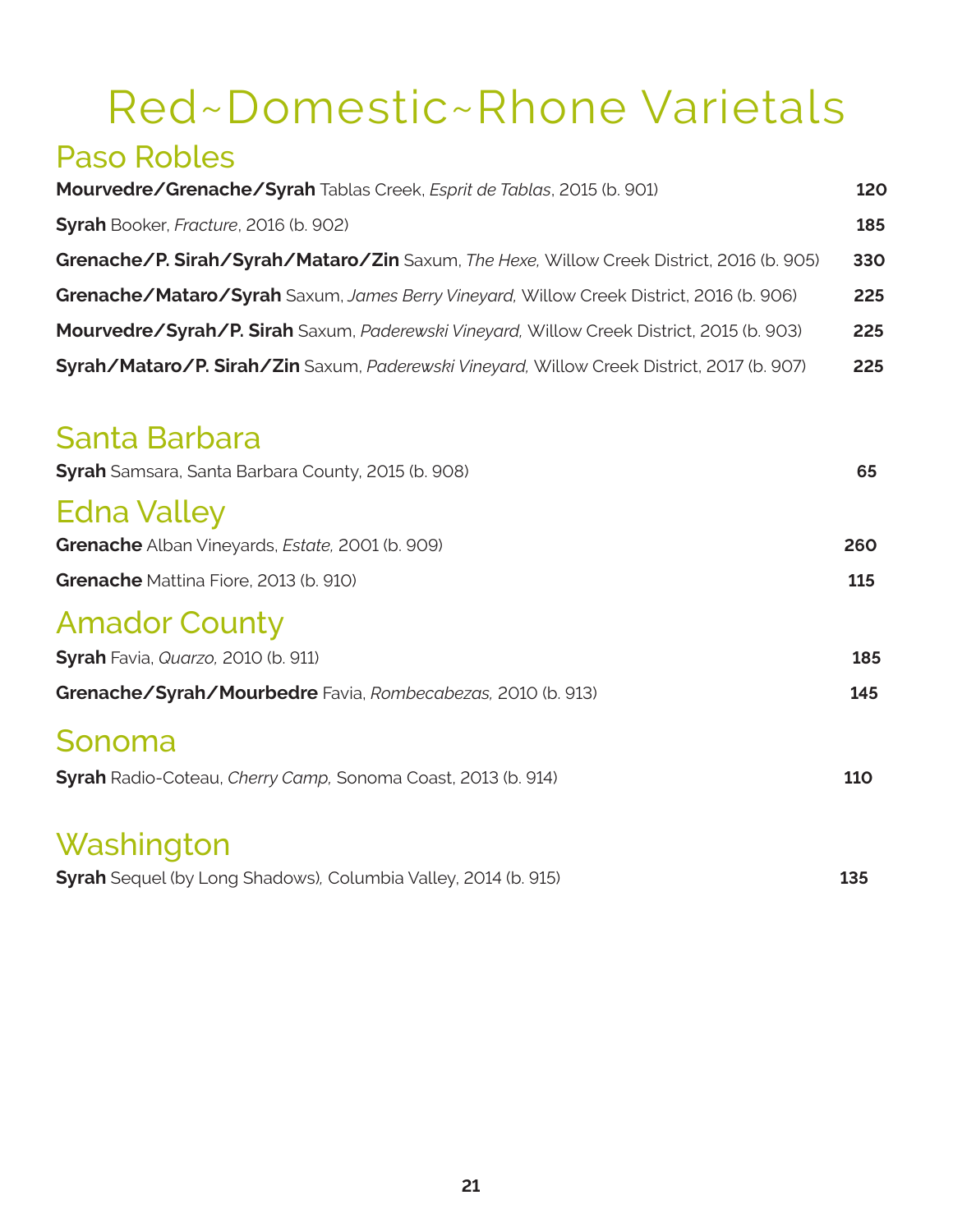# Red~Domestic~Merlot/Zin/Etc.

### Merlot

| <b>Amuse Bouche</b> Napa Valley, 2010 (b. 917)                                     | 400 |
|------------------------------------------------------------------------------------|-----|
| <b>Frank Family Vineyards Napa Valley, 2018 (b. M)</b>                             | 65  |
| Pedestal (by Long Shadows), Columbia Valley, Washington, 2014 (b. 918)             | 135 |
| Saddleback Cellars Napa Valley, 2016 (b. 930)                                      | 55  |
| Y. Rousseau Pepe, Cavedale Vineyard, Moon Mountain District, Sonoma, 2013 (b. 920) | 98  |

#### Zinfandel

| A. Rafanelli Dry Creek Valley, Sonoma County, 2019 (b. 922)                  | 100 |
|------------------------------------------------------------------------------|-----|
| <b>Bannister</b> Saini Farms, Dry Creek Valley, Sonoma County, 2016 (b. 921) | 65  |
| <b>Terra d'Oro</b> Home Vineyard, Amador County, 2017 (b. 923)               | 65  |

#### Gamay

**Gros Ventre** *El Dorado, California*, 2020 (b. 929) **65**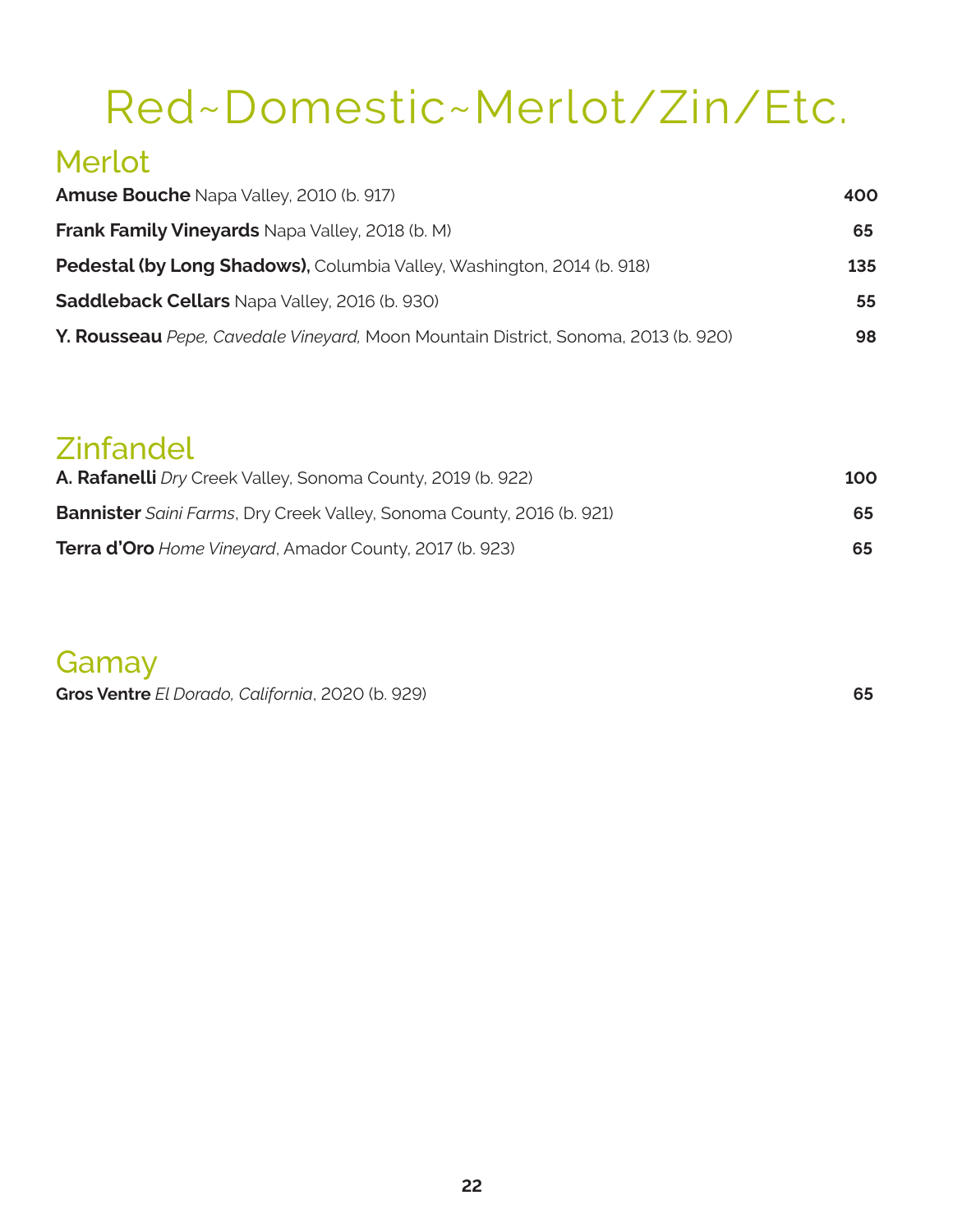## Red~Domestic~Cabernet and Blends

## Napa Valley

| Audacieux (by Allen Wines) Stanford Vineyard, Oakville, 2014 (b. 1001)                   | 165 |
|------------------------------------------------------------------------------------------|-----|
| <b>Atlas Peak</b> Napa Valley, 2016 (b. 1003)                                            | 70  |
| Cain Five (Cab/Merlot/Malbec/P. Verdot) Estate, Spring Mountain District, 2007 (b. 1005) | 330 |
| Continuum (Cab/Cab Franc/Merlot) Sage Mountain Vineyard, Pritchard Hill, 2016 (b. 1006)  | 465 |
| <b>Cornerstone Cellars</b> Benchlands, Napa Valley, 2015 (b. 1037)                       | 100 |
| <b>Daimond Creek</b> Red Rock Terrace, Daimond Mountain District, 2015 (b. 1007)         | 390 |
| Daimond Creek Three Vineyard Blend, Daimond Mountain District, 2013 (b. 1009)            | 450 |
| Grgich Hills Estate, Napa Valley, 2017 (b. 1011)                                         | 150 |
| Hagafen Estate, Oak Knoll District, 2016 (b. 1014)                                       | 90  |
| Heitz Cellars Martha's Vineyard, St. Helena, 2013 (b. 1015)                              | 475 |
| Laird Family Estate Flat Rock Ranch, 2014 (b. 1017)                                      | 145 |
| Levendi Stagecoach Vineyard, Atlas Peak, 2016 (b. 1018)                                  | 140 |
| The Maiden (by Harlan) (Cab/Merlot/Cab Franc/P. Verdot) Oakville, 2008 (b. 1105)         | 590 |
| Opus One (Cab/Cab Franc/Merlot/P. Verdot/Malbec) Oakville, 2015 (b. 1019)                | 625 |
| <b>Paradigm</b> Oakville, Napa Valley, 2017 (b. 1023)                                    | 165 |
| Paul Hobbs Nathan Coombs Estate, Coombsville, 2012 (b. 1106)                             | 515 |
| Paul Hobbs Beckstoffer, To Kalon Vineyard, Oakville, 2015 (b. 1021)                      | 800 |
| <b>Staglin Family Vineyard</b> Estate, Rutherford, 2015 (b. 1025)                        | 435 |
| <b>Stags Leap Wine Cellars</b> Fay Vineyard, Stags Leap District, 2018 (b. 1024)         | 325 |
| Turnbull Napa Valley, 2019 (b. 1026)                                                     | 75  |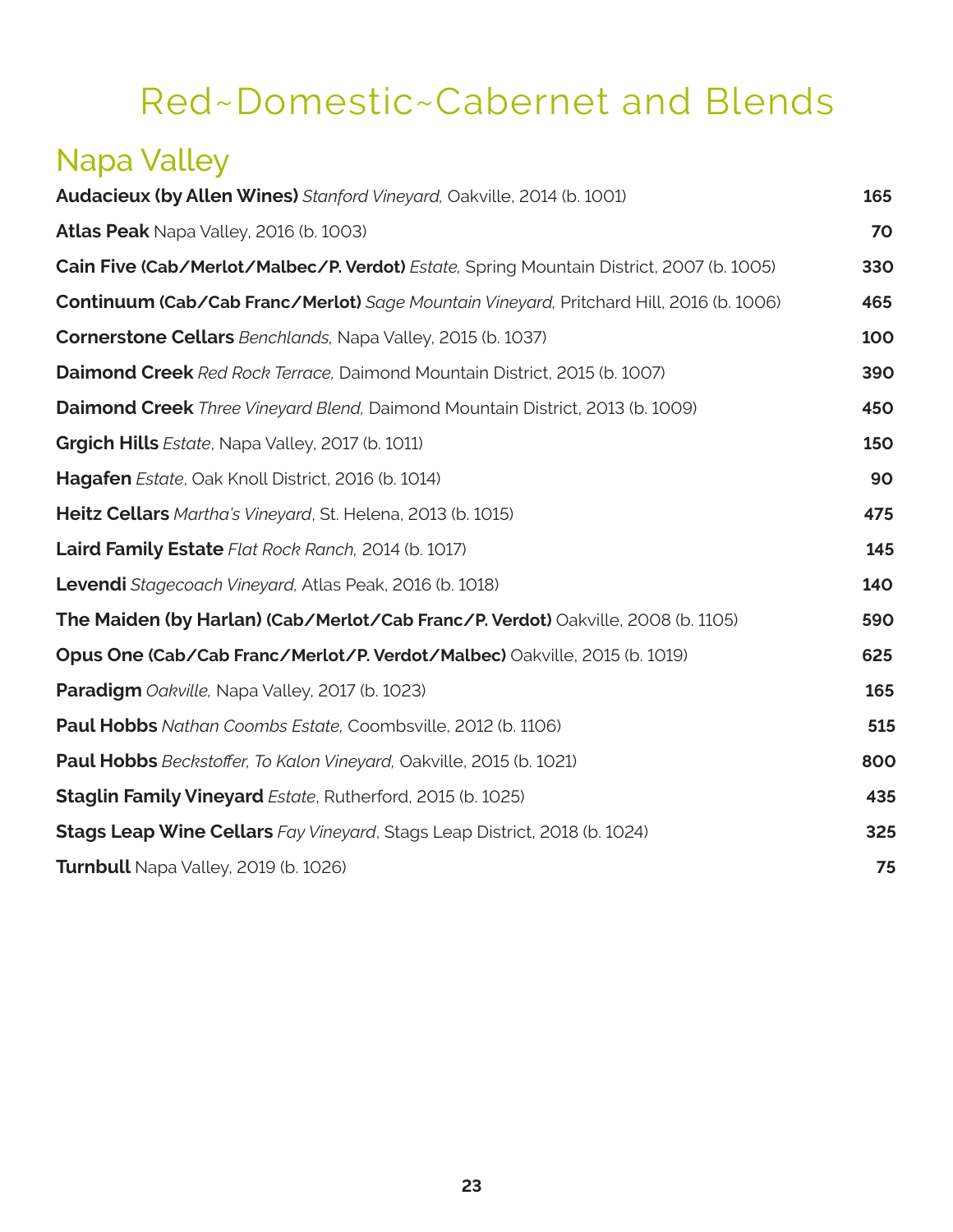## Red~Domestic~Cabernet and Blends

### Sonoma

| <b>Kamen</b> Estate, Moon Mountain District, 2016 (b. 1028)                                      | 180        |
|--------------------------------------------------------------------------------------------------|------------|
| <b>Kinsella</b> Jersey Boys Vineyard, Dry Creek Valley, 2014 (b. 1029)                           | <b>150</b> |
| <b>Peter Michael (Cab/Cab Franc/Merlot/P. Verdot)</b> Les Pavots, Knights Valley, 2014 (b. 1030) | 355        |

#### Central Coast

| Crown Point (Syrah/Malb./P.Verd/Cab) Relevant Red, Happy Canyon, Santa Barbara, 2013 (b.1032) 265 |     |
|---------------------------------------------------------------------------------------------------|-----|
| <b>Vocal Vineyards</b> Bates Ranch, Santa Cruz Mountains, 2015 (b. 1031)                          | 130 |

### Washington

| <b>Double Back</b> Walla Walla Valley, 2015 (b. 1034) | 180 |
|-------------------------------------------------------|-----|
| <b>Leonetti</b> Walla Walla Valley, 2015 (b. 1035)    | 225 |
| <b>Quilceda Creek</b> Columbia Valley, 2015 (b. 1036) | 340 |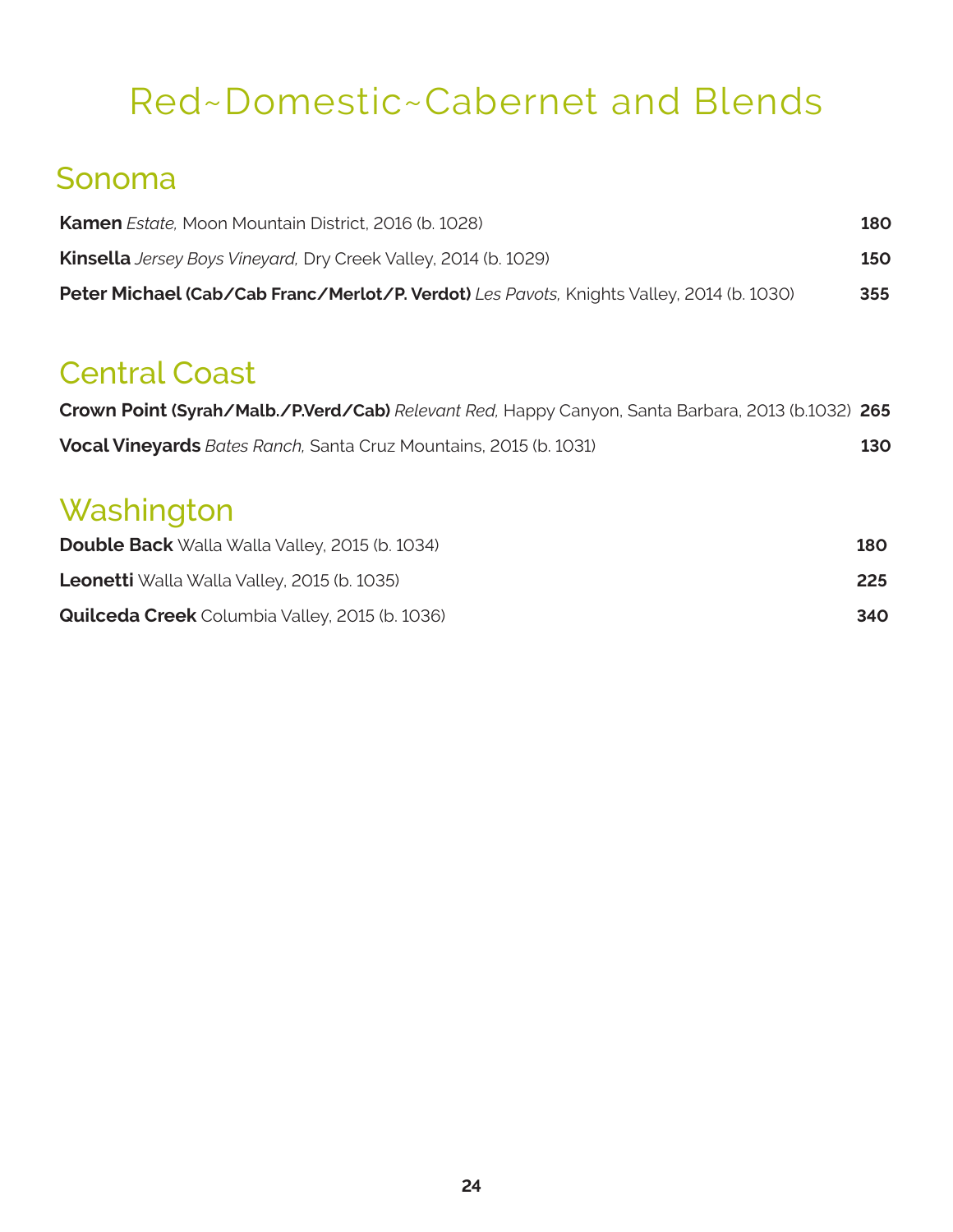## Dessert Wine

### Late Harvest

| Chenin Blanc Pithon-Paille, Chenin de Botrytis, 4 vents, Coteaux du Layon, Loire, 2010 17gl/375ml 55 |                |
|------------------------------------------------------------------------------------------------------|----------------|
| Loupiac Domaine de Rouquette, Bordeaux, 2008                                                         | 375ml 50       |
| <b>Riesling</b> Kracher, Trockenbeeren Auslese, Bergenland, Austria, NV                              | 187ml 50       |
| <b>Riesling</b> Dr. Loosen, Beerenauslese, Mosel, Germany, 2011                                      | 187ml 50       |
| <b>Rivesaltes Ambre</b> Domaine Fontanel, Languedoc, France 1998                                     | 11gl/750ml 90  |
| <b>Sauternes</b> Chateau Roumieu-Lacoste, Bordeaux, 2016                                             | 15gl/750ml 120 |
| <b>Scheurebe</b> Kracher, Trockenbeeren Auslese, Bergenland, Austria, 2011                           | 60ql/375ml 225 |
| Tokaji "Esszencia" Chateau Pajzos, Hungary, 1999                                                     | 375ml 250      |
| Tokaji "5 Puttonyos" Royal Tokaji Company, Hungary, 2013                                             | 22gl/500ml90   |
| <b>Vin Santo</b> Selvapiana, Vin Santo del Chianti Rufina, Tuscany, Italy, 2011                      | 14gl/500ml 72  |

### Ice Wine

| <b>Cabernet Franc</b> Inniskillin, Niagara Penninsula, Canada, 2017     | 40gl/500ml 150 |
|-------------------------------------------------------------------------|----------------|
| Pinot Noir Blees Ferber, Mosel, Germany, 2007                           | 375ml 150      |
| <b>Riesling</b> Blees Ferber, Mosel, Germany, 2007                      | 375ml 150      |
| <b>Fortified</b>                                                        |                |
| <b>Banyuls</b> Domaine La Tour Vieille, Rimage, Languedoc, France, 2016 | 14gl/500ml 75  |
| Muscat de Beaumes de Venise Domaine de Durban, Rhone, France 2014       | 16g/375ml 64   |

#### **Madeira**

| H&H Boal, Colheita, Single Harvest, 2000                  | 26gl/750ml 150 |
|-----------------------------------------------------------|----------------|
| H&H Sercial, Colheita, Single Harvest, 2001<br><b>150</b> | 26gl/750ml     |
| Port<br>Quinta Do Vesuvio Vintage Port, 1994              | 55gl/750ml 300 |
| <b>Smith &amp; Woodhouse</b> Vintage Port, 2007           | 30gl/750ml 180 |
| <b>Taylor</b> 20 year Tawny Port, NV                      | 21gl/750ml 126 |

**Taylor** Late Bottle Vintage Port, 2012 **13gl/750ml 78**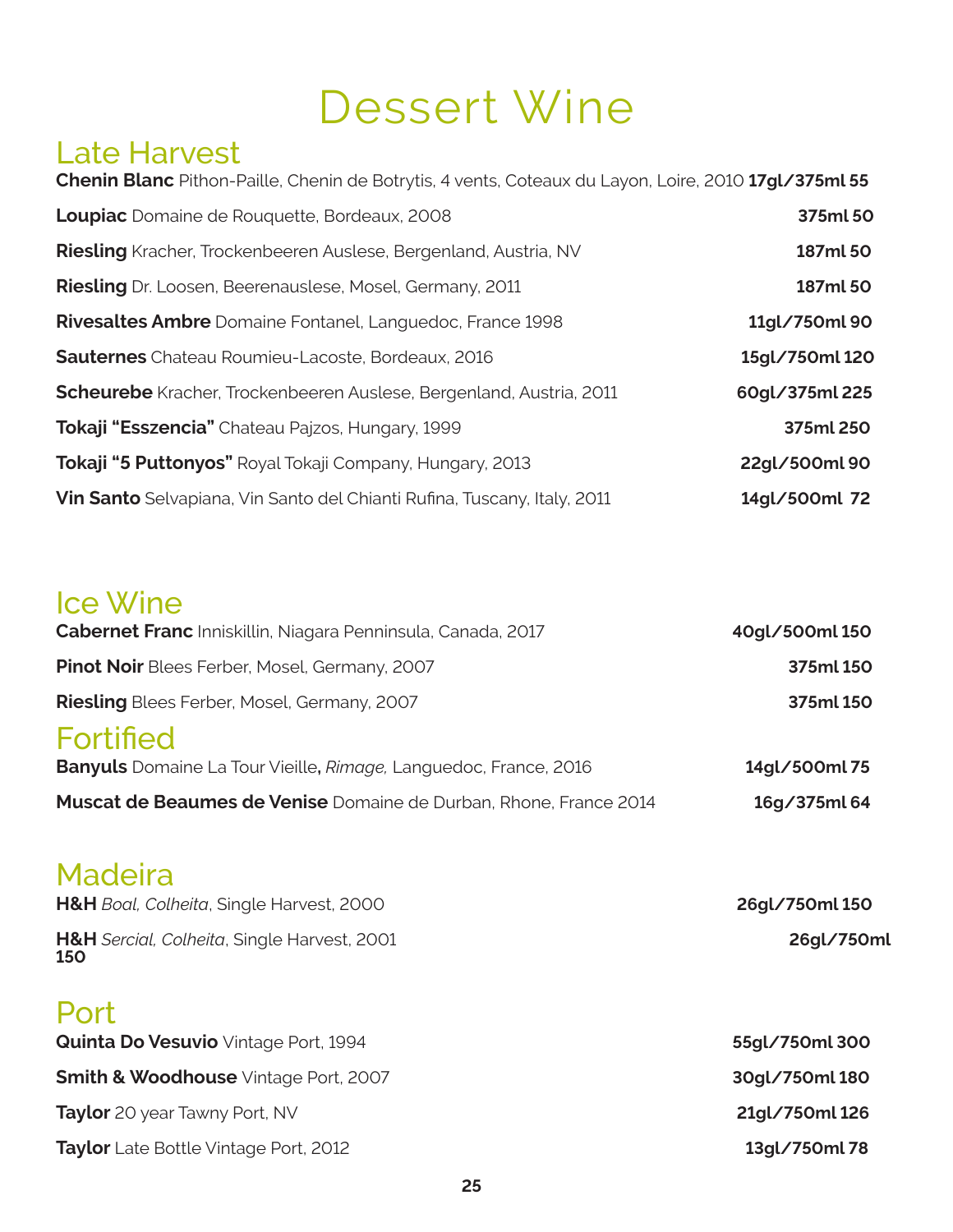# Liqueurs

### Amari/Aperitivo

| <b>Averna</b> Caltanissetta, Sicily                  | 11 |
|------------------------------------------------------|----|
| <b>Aperol</b> Padua, Italy                           | 10 |
| <b>Campari</b> Milan, Italy                          | 10 |
| <b>Cynar</b> Italy                                   | 11 |
| <b>Cynar 70 Italy</b>                                | 12 |
| <b>Fernet Branca Milan, Italy</b>                    | 10 |
| <b>Italicus Bergamotto</b> Torino, Italy             | 12 |
| <b>Lucano</b> Pisticci, Italy                        | 11 |
| <b>Luxardo Bitter Bianco</b> Valtellina, Italy       | 11 |
| <b>Meletti</b> Le Marche, Italy                      | 11 |
| Montenegro Bologna, Italy                            | 12 |
| Nonino Quintessentia Friuli, Italy                   | 12 |
| Pasubio Trentino/Alto Adige, Italy                   | 11 |
| <b>St. George Bruto Americano California, USA 11</b> |    |

### Herbal Liqueurs

| L  | <b>Chareau Aloe</b> California, USA           | 12 |
|----|-----------------------------------------------|----|
| LO | <b>Chartreuse, Green Aiguenoire, France</b>   | 18 |
| LO | <b>Chartreuse, Yellow Aiguenoire, France</b>  | 18 |
| 11 | <b>Cherry Heering Copenhagen, Denmark</b>     | 11 |
| 12 | <b>Cointreau</b> Angers, France               | 12 |
| LO | <b>Combier Pamplemouse</b> Saumur, France     | 10 |
| 12 | Ferrand Dry Curacao Cognac, France            | 11 |
| 11 | Fiorente Elderflower Piemonte, Italy          | 11 |
| 11 | <b>Giffard Banana/Apricot</b> Angers, France  | 12 |
| 11 | <b>Luxardo Maraschino</b> Valtellina, Italy   | 13 |
| 12 | <b>Pernod Absinthe Pontarlier, France</b>     | 26 |
| 12 | <b>St. George Spiced Pear California, USA</b> | 12 |
| 11 | <b>Strega</b> Benevento, Italy                | 12 |
| 11 | Yuzuri Yuzu Kyushu, Japan                     | 12 |

### Digestifs/After Dinners

| <b>Benedictine</b> Normandy, France      | 17 | <b>Grand Marnier Cognac, France</b>        | 19 |
|------------------------------------------|----|--------------------------------------------|----|
| <b>Bernard Apricot Pomaretto, Italy</b>  |    | 15 Lejay Casis Burgundy, France            | 13 |
| Borghetti Sambuca Ancona, Italy          |    | 13 Licor 43 Cartagena, Spain               | 10 |
| <b>Cointreau Noir</b> Angers, France     | 12 | <b>Mallo Nocino</b> Modena, Italy          | 10 |
| <b>Drambuie</b> Island of Skye, Scotland | 14 | Molly's Irish cream Bailieborough, Ireland | 11 |
| <b>Disarrono</b> Sarrono, Italy          | 11 | Mr. Black Erina, Australia                 | 13 |
| <b>Frangelico</b> Piedmont, Italy        | 12 | Mandarin Napolean Biercée, Belgium         | 17 |
|                                          |    | <b>Tuaca</b> Livorno, Italy                | 11 |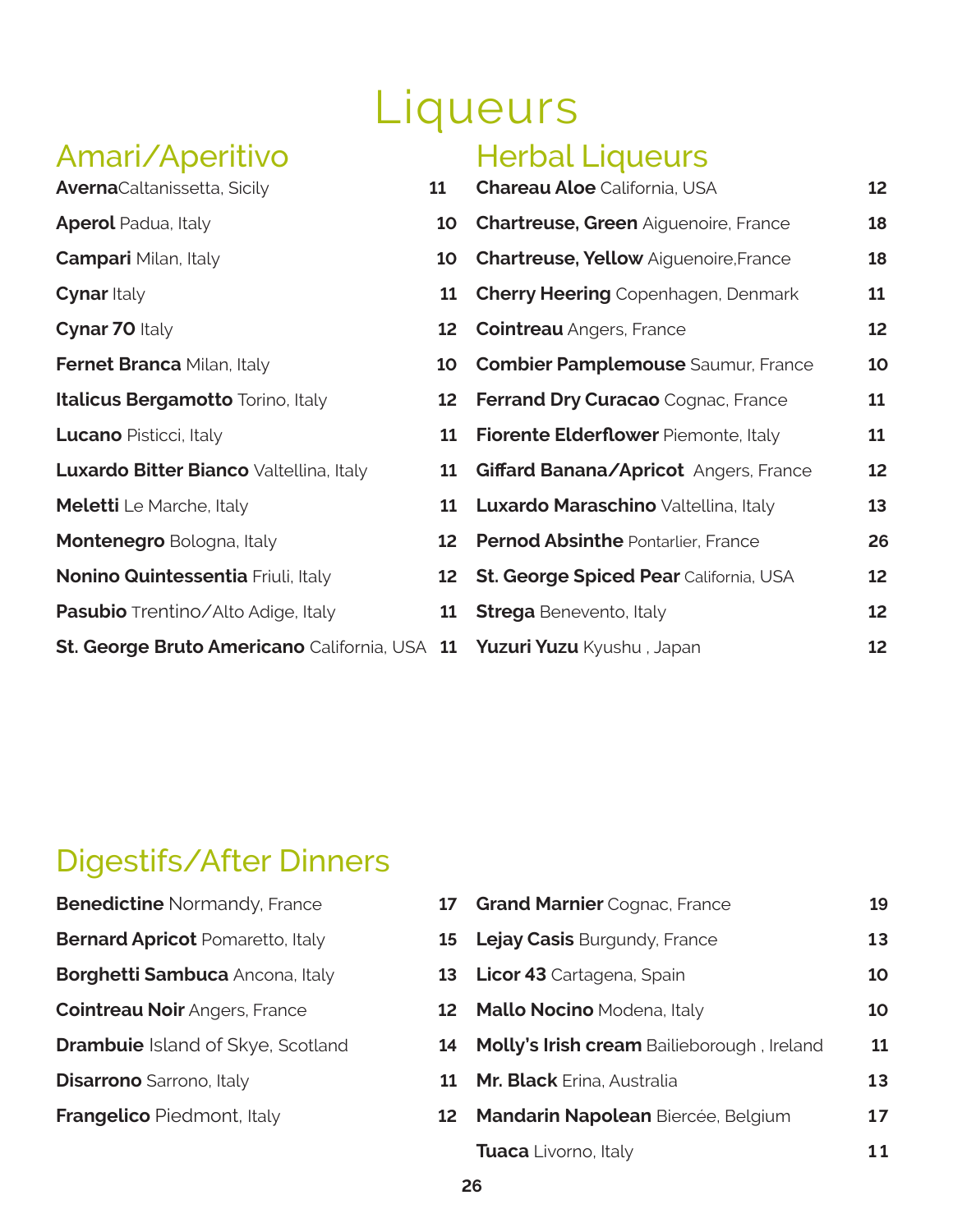## Cognac/Brandy/Grappa/Sherry Cognac/Brandy

| <b>Capurro Pisco Nasca, Peru</b>               | 15  |
|------------------------------------------------|-----|
| Hennessy XO Cognac, France                     | 48  |
| <b>Remy Martin VSOP</b> Cognac, France         | 16  |
| <b>Remy Martin 1738</b> Cognac, France         | 16  |
| <b>Remy Martin Tercet Cognac, France</b>       | 38  |
| <b>Remy Martin 'Loius XIII' Cognac, France</b> | 330 |

#### Grappa

| <b>Sassacaia Italy</b>  |  |
|-------------------------|--|
| Francoli Nebbiolo Italy |  |

### **Sherry**

| <b>Lustau</b> East India Solera             | 11 |
|---------------------------------------------|----|
| <b>Lustau</b> Escuadrilla, Rare Amontillado | 11 |
| <b>Lustau</b> Murillo, Pedro Ximenez        | 16 |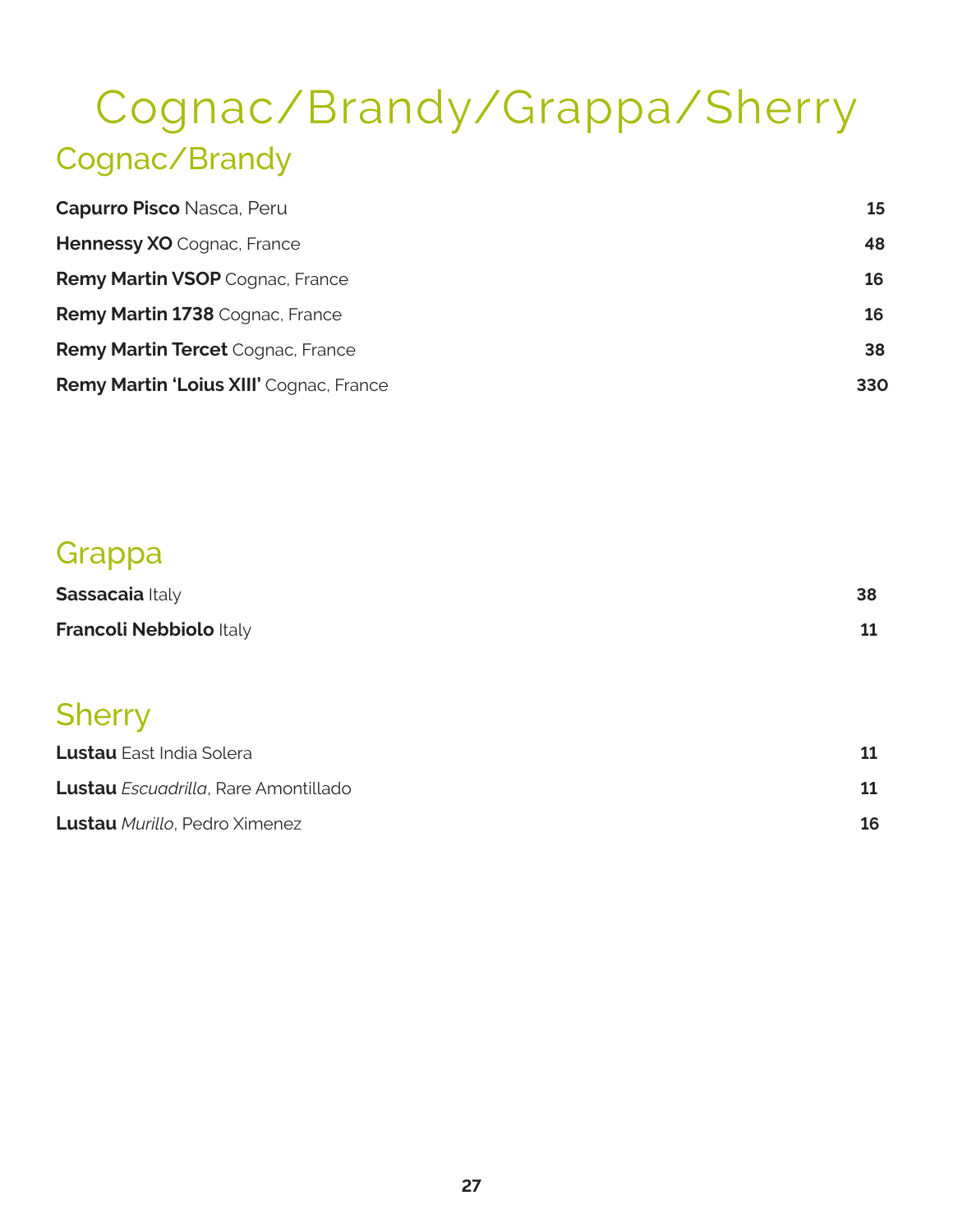# Tequila/Mezcal

## **Tequila**

| <b>Califino</b> Blanco/Extra Anejo                   | 15/35    |
|------------------------------------------------------|----------|
| <b>Clase Azul Reposado</b>                           | 40       |
| <b>Dahlia</b> Cristalino                             | 16       |
| <b>Don Fulano</b> Blanco/Fuerte/Reposado<br>16/18/18 |          |
| Don Julio 1942 Anejo                                 | 49       |
| <b>El Sativo</b> Reposado                            | 18       |
| Fortaleza Blanco/Reposado/Anejo                      | 16/18/28 |
| Gran Centenario Anejo                                | 13       |
| <b>Purasangre Blanco</b>                             | 12       |
| Siete Leguas Anejo                                   | 27       |
| Tequila Ocho Plata/Reposado/Anejo                    | 16/22/28 |

### Mezcal

| <b>Bonete</b> Raicilla           | 30 |
|----------------------------------|----|
| <b>Del Maguey Tepexate</b>       | 32 |
| <b>El Silencio</b> Espadin       | 13 |
| Izo 42% Cenizo                   | 14 |
| Izo 47% Cenizo                   | 16 |
| La Herencia Pechuga              | 30 |
| Mezcalero #10 Sierra Negra       | 36 |
| <b>OME Bacanora</b> Espadin      | 15 |
| <b>Origen Raiz</b> Cenizo        | 20 |
| Pierde Almas Conejo Pechuga      | 98 |
| Rey Campero Jabali               | 42 |
| Siete Misterios Doba-yeh Espadin | 13 |
| <b>YooWe</b> Bacanora            | 24 |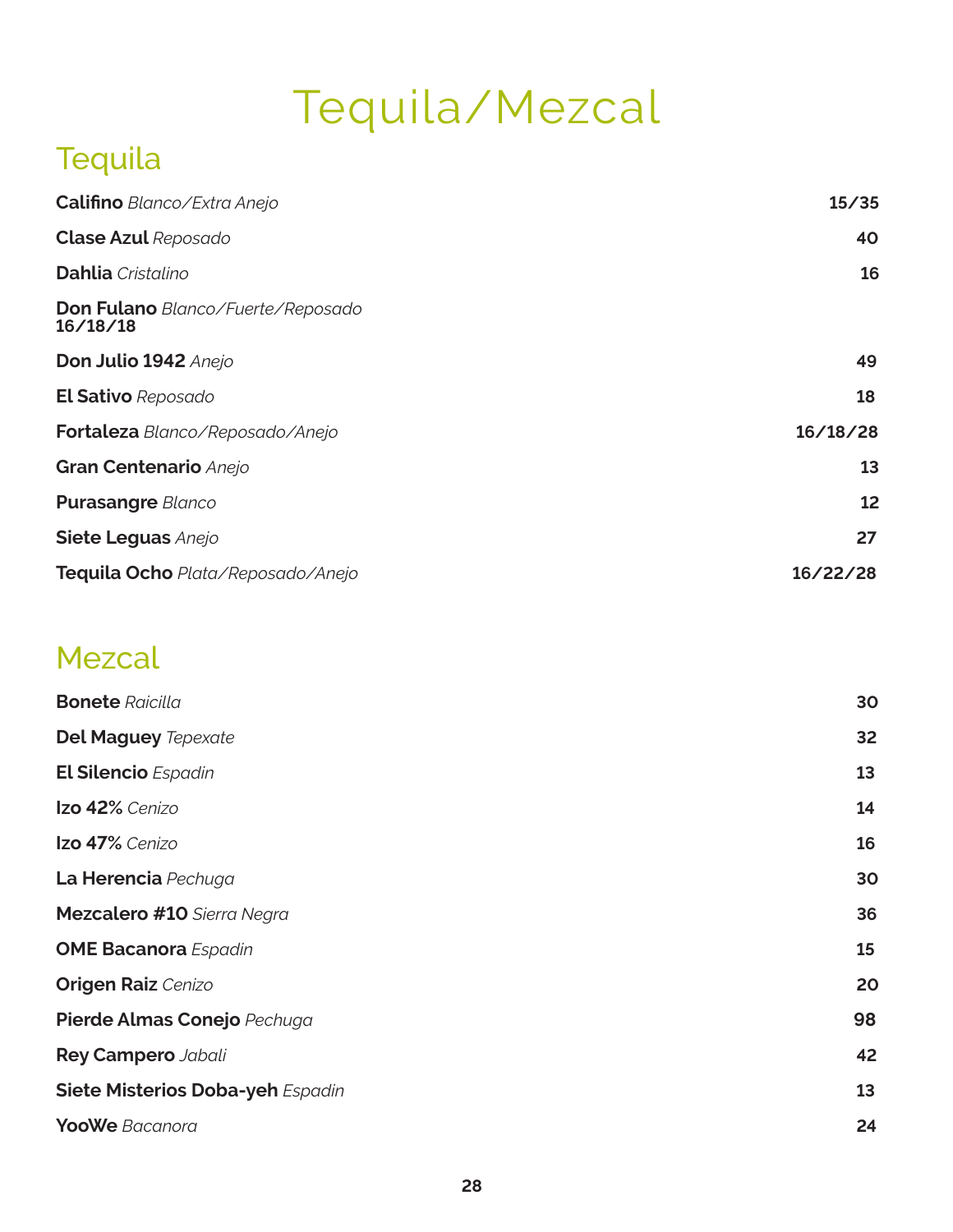## **Scotch**

### Campbeltown/Orkney **Springbank** 10 **18 Highland Park** 18 year **50 Highland Glenmorangie** 10 year **18 MacCallan** 12 year **19 MacCallan** 18 year **80 Oban** 14 year **28** Islay/Isle of Skye **Bruichladdich Laddie 17 Lagavulin** 16 year **28 Laphroig** 10 year **18 Speyside Aberlour A'bunadh** Cask Strength **50 The Balvenie** 12 year Doublewood **22 The Balvenie** 14 year Carribean Cask **28 Glenfiddich** 12 year/14 year/ 15 year **16/18/20 Glenlivet** 12 year **15 Glenlivet Founders Reserve 15 Glen Grant** 12 year **12** Blended **Chivas Regal 12 year <b>12 Dewars 11 Johnnie Walker Black Label 15 Johnnie Walker Blue Label 65 Monkey Shoulder 12**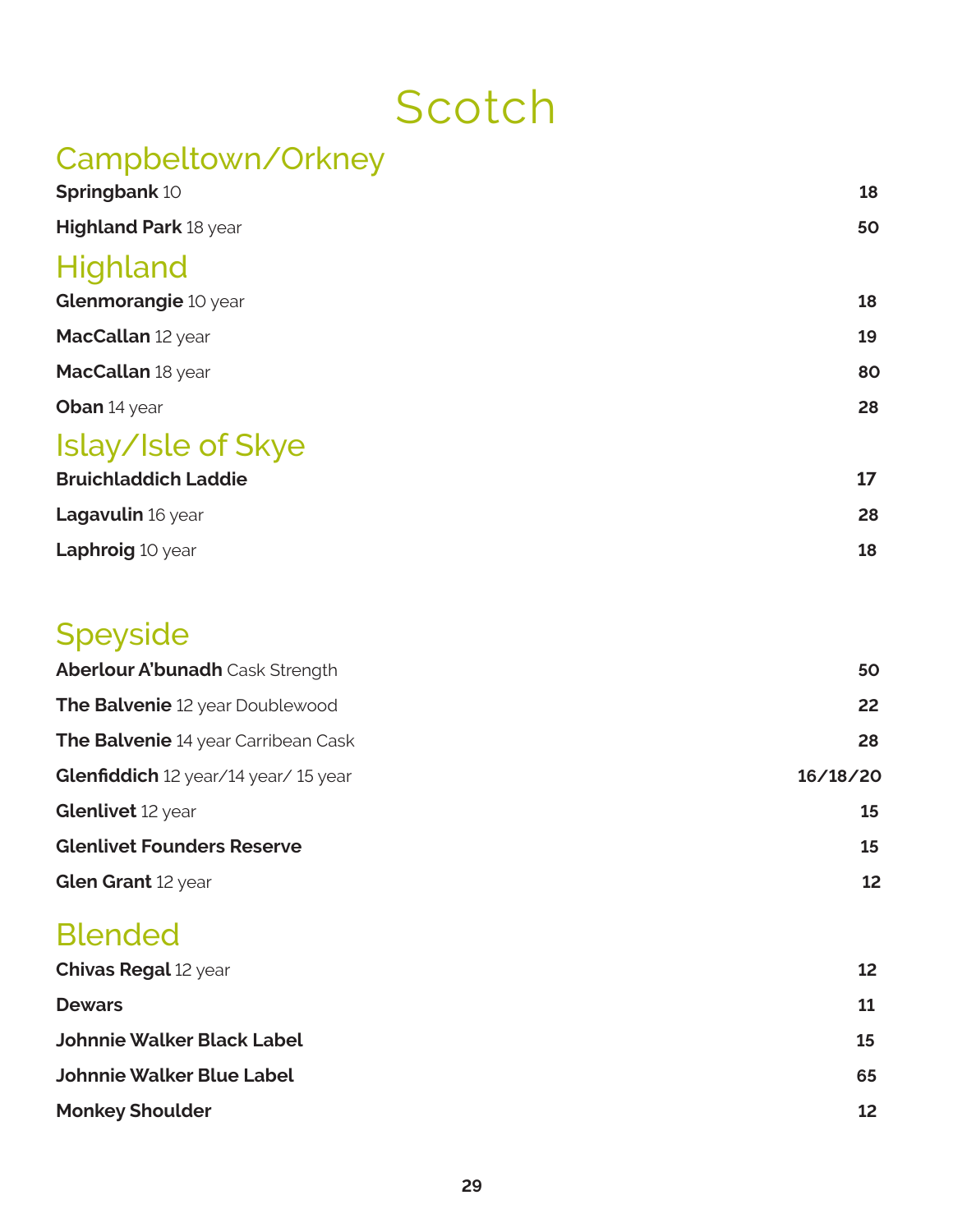## Japanese/Irish/American Single Malt

#### Japan

| Hakushu 12 year, Yamanashi     | 35  |
|--------------------------------|-----|
| Hakushu 18 year, Yamanashi     | 95  |
| <b>Hibiki</b> 17 year, Osaka   | 60  |
| <b>Hibiki</b> 21 year, Osaka   | 150 |
| <b>Kikori</b> 3 year, Kumamoto | 16  |
| <b>Suntori Toki</b>            | 14  |
| Yamazaki 12 year, Osaka        | 35  |
| Yamazaki 18 year, Osaka        | 95  |

#### Irish

| <b>Bushmills Ireland</b>            | 11   |
|-------------------------------------|------|
| <b>Jameson</b> Ireland              | 11   |
| <b>Red Breast Ireland</b>           | 26   |
| <b>Teelings Single Grain Dublin</b> | 18   |
| <b>Tullamore Dew Ireland</b>        | 13.5 |

### French

**Michel Couvreur 12 year** France **28**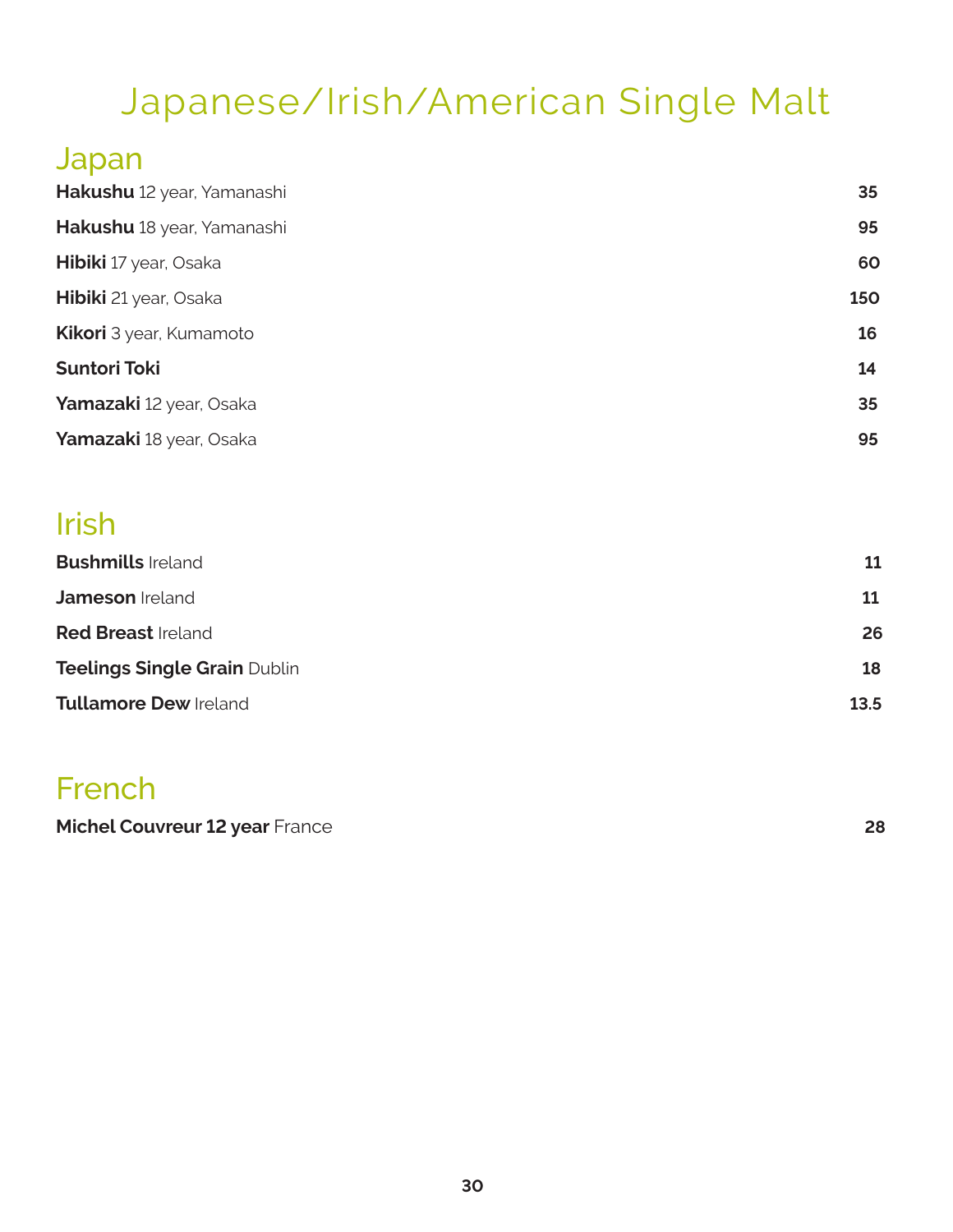## Bourbon

## Bourbon

| <b>Angels Envy Kentucky</b>                      | 15   |
|--------------------------------------------------|------|
| Bakers 13 year Kentucky                          | 28   |
| <b>Basil Hayden Kentucky</b>                     | 19   |
| <b>Blanton's Kentucky</b>                        | 24   |
| <b>Buffalo Trace Kentucky</b>                    | 12.5 |
| Eagle Rare 17yr Kentucky                         | 100  |
| <b>Elmer T. Lee Single Barrel Kentucky</b>       | 30   |
| George Dickle Barrel Select Tennessee            | 18   |
| <b>Jack Daniel's Tennessee</b>                   | 12   |
| <b>Knob Creek Kentucky</b>                       | 16   |
| <b>Legent Collaboration Kentucky</b>             | 17   |
| <b>Maker's Mark Kentucky</b>                     | 15   |
| <b>Old Carter #9 Kentucky</b>                    | 30   |
| <b>Old Dominick Tennesse</b>                     | 15   |
| <b>Old Forester Birthday Bourbon Kentucky</b>    | 60   |
| Old Rip Van Winkle 10yr Kentucky                 | 50   |
| Old Rip Van Winkle 12yr Kentucky                 | 80   |
| <b>Russell's Reserve 10 Year Kentucky</b>        | 18   |
| <b>Smooth Ambler Contradiction West Virginia</b> | 14   |
| WL Weller 12yr Kentucky                          | 30   |
| WL Weller C.Y.P.B Kentucky                       | 60   |
| <b>Woodford Reserve Kentucky</b>                 | 17   |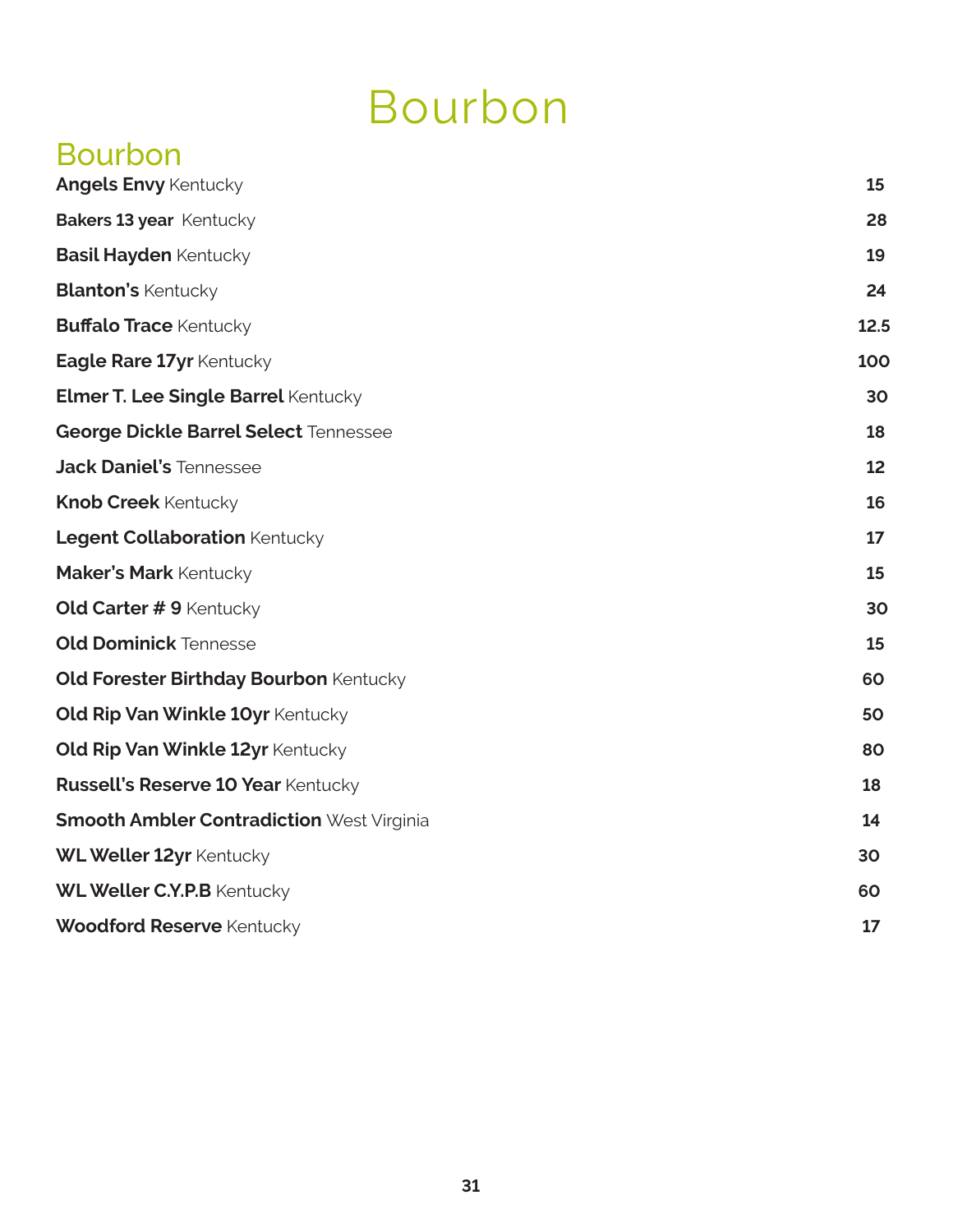# American Rye/American Whiskey

### American Rye

| <b>Angels Envy Kentucky</b>              | 28   |
|------------------------------------------|------|
| High West Double Rye! Utah               | 15   |
| High West Bourye Utah                    | 32   |
| <b>Jack Daniel's Tennessee</b>           | 13.5 |
| <b>Knob Creek Kentucky</b>               | 16   |
| <b>Sagamore Cask Strength Maine</b>      | 22   |
| <b>Sazarac Thomas Handy Kentucky</b>     | 30   |
| Templeton lowa                           | 16   |
| <b>Russell's Reserve 6 Year Kentucky</b> | 19   |
| <b>Wild Turkey 101 Kentucky</b>          | 15   |
| Whistle Pig 10 Year Vermont              | 38   |
| Whistle Pig 12 Year Vermont              | 50   |
| Whistle Pig Farm Stock Vermont           | 45   |
| Whistle Pig Double Malt 18 Year Vermont  | 80   |
| <b>Woodford Reserve Kentucky</b>         | 14.5 |

### American Whiskey

| <b>Mulholland</b> Los Angeles, CA        | 13.5 |
|------------------------------------------|------|
| <b>St. George B&amp;E</b> Alameda, CA    |      |
| <b>Stolen Whisky 11 year New Zealand</b> |      |

### American Single Malts

| <b>Stranahan's George's Private Barrel Colorado</b> | 24  |
|-----------------------------------------------------|-----|
| <b>Westward Portland, OR</b>                        | 20  |
| Westland Sherry Wood Hoquiam, WA                    | 18  |
| Westland Garryana 2019 Hoquiam, WA                  | 40. |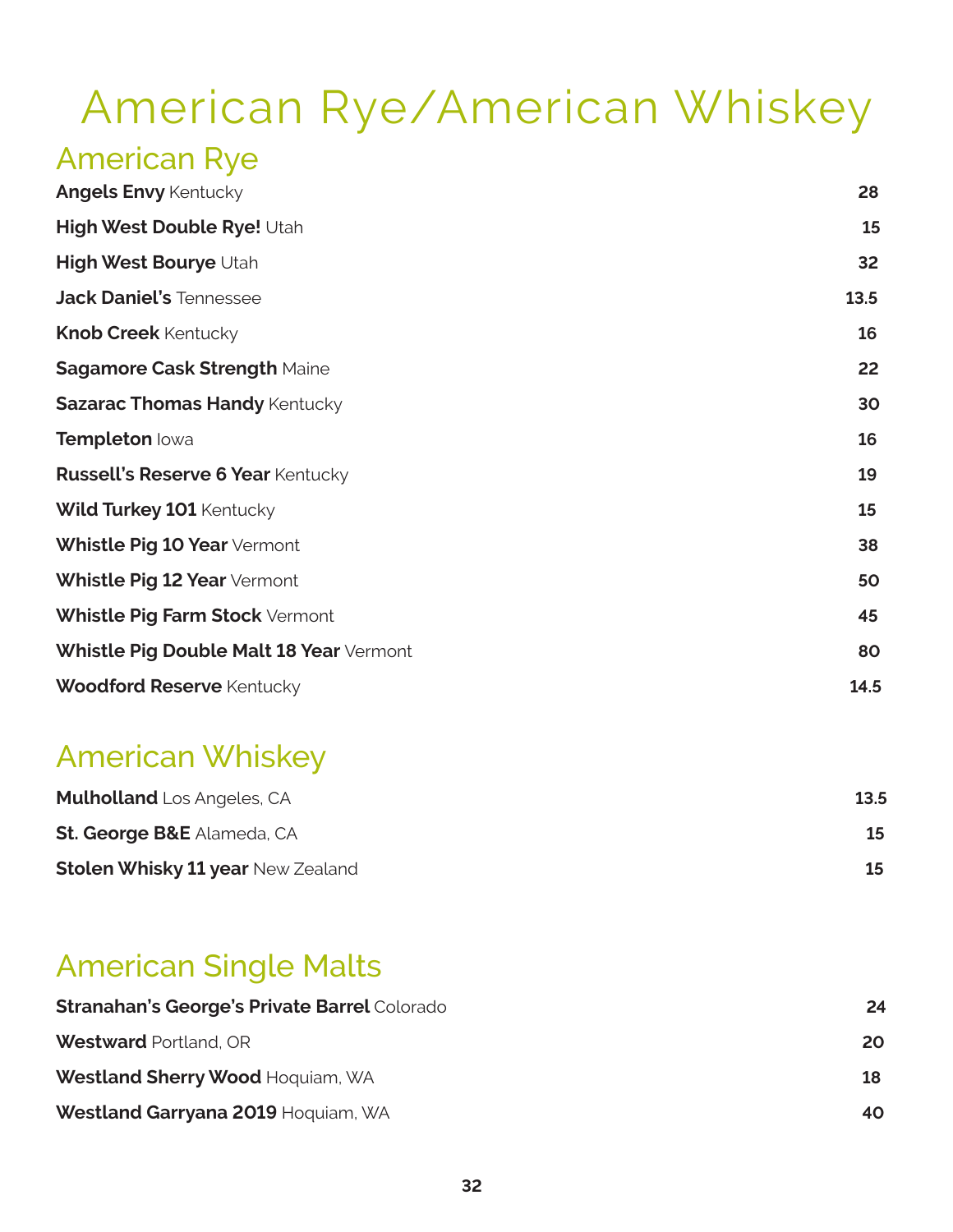## Rum

## Light

| <b>Avua Prata Cachaca Brazil</b>          | 15.5            |
|-------------------------------------------|-----------------|
| Bacardi/Bacardi Limon Puerto Rico         | 12 <sup>°</sup> |
| <b>Old Harbor Navy Strength San Diego</b> | 14              |
| <b>Paranubes</b> Oaxaca, Mexico           | 11              |
| <b>Rum Haven Coconut Caribbean</b>        | 11              |
| <b>Surf City Rum Huntington Beach, CA</b> | 15              |
| <b>Wray and Nephew Jamaica</b>            |                 |

## Aged/Dark

| <b>Appleton Signature Blend Jamaica</b>   | 11    |
|-------------------------------------------|-------|
| Appleton 12 Year/21 Year Jamaica          | 17/45 |
| <b>Atlantico Private Cask Puerto Rico</b> | 16    |
| El Dorado 8 year Guyana                   | 11    |
| Hamiltons Pot Still Black Jamaica         | 12    |
| Hamiltons New York Blend Jamaica          | 12    |
| Havana Club Anejo Puerto Rico             | 12    |
| Lemon Hart Spiced Rum Guyana              | 12    |
| <b>Mount Gay Barbados</b>                 | 12    |
| <b>Plantation Pineapple Blend</b>         | 11    |
| <b>Pussers British Navy 15yr Trinidad</b> | 20    |
| <b>Real McCoy 5yr Barbados</b>            | 14    |